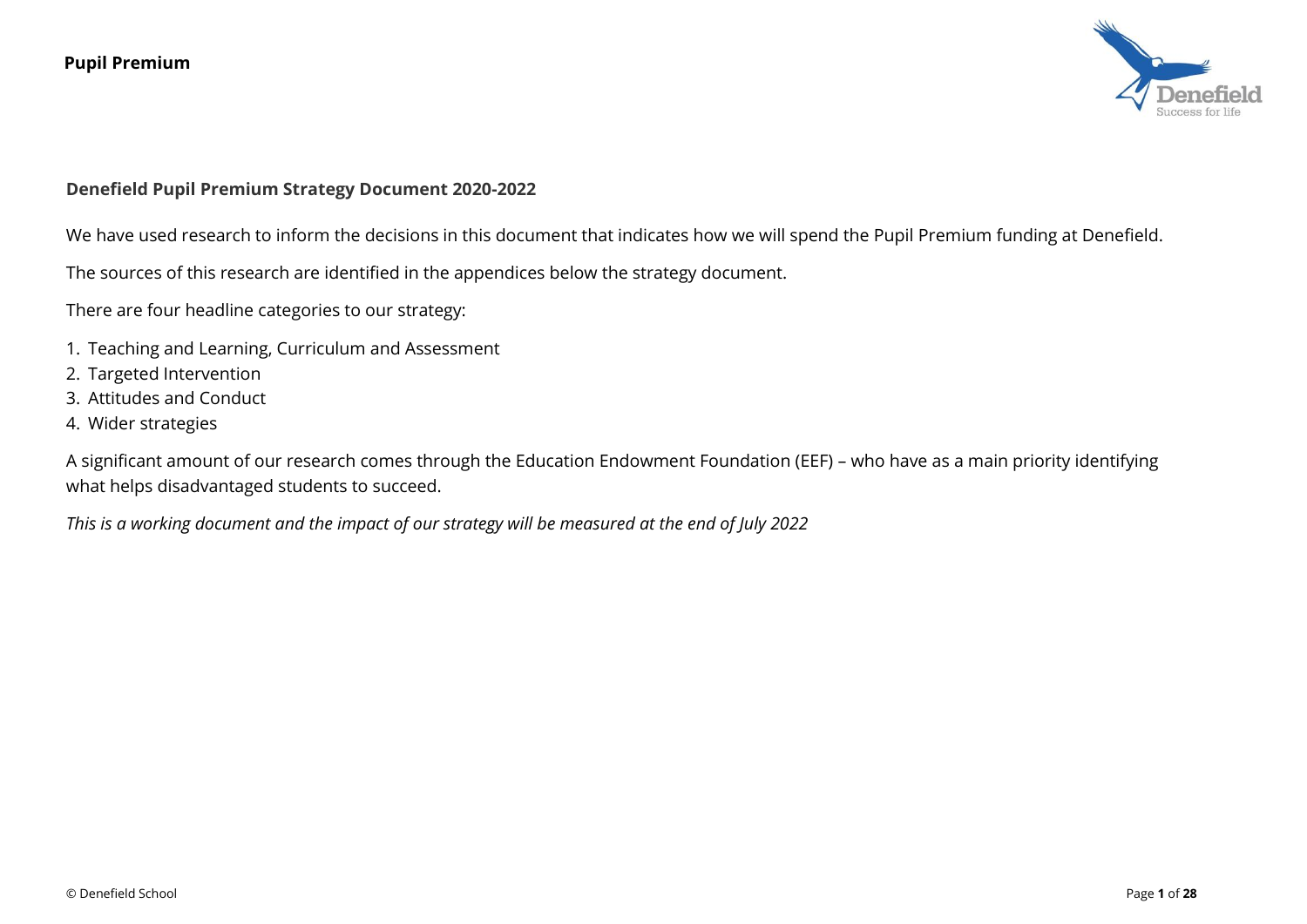

# **Total spend and proportion of PP each year**

| How we spend our Pupil Premium Funding |          |         |  |  |  |  |  |
|----------------------------------------|----------|---------|--|--|--|--|--|
| Academic year                          | 2020-21  | 2021-22 |  |  |  |  |  |
| <b>Total Funding</b>                   | £150,000 |         |  |  |  |  |  |
| <b>Spent on staffing</b>               | £113,271 |         |  |  |  |  |  |
| Spent on resourcing and other costs    | £37,181  |         |  |  |  |  |  |

## **Student Totals for Year Groups**

| Year          | <b>Males</b> | <b>Females</b> | <b>Total</b> | <b>No. PP Students</b> | %  |
|---------------|--------------|----------------|--------------|------------------------|----|
| Year 7        | 109          | 89             | 198          | 34                     |    |
| Year 8        | 109          | 93             | 202          | 33                     | 16 |
| Year 9        | 80           | 109            | 189          | 24                     | 13 |
| Year 10       | 93           | 89             | 182          | 35                     | 19 |
| Year 11       | 87           | 99             | 186          | 30                     | 16 |
| Year 12       | 38           | 58             | 96           |                        |    |
| Year 13       | 29           | 53             | 82           |                        |    |
| <b>Totals</b> | 545          | 590            | 1135         | 156                    | 14 |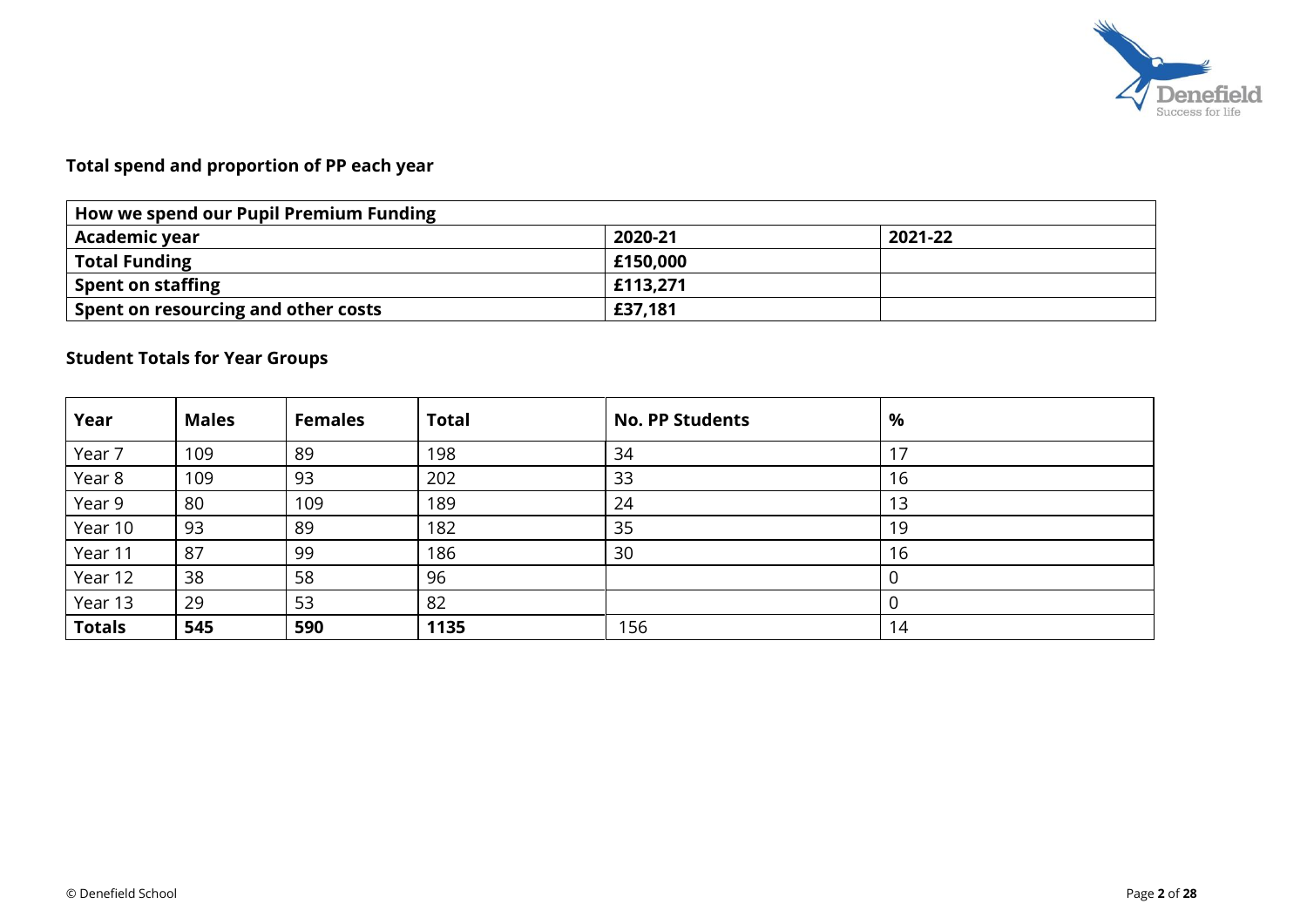

## **1. Teaching and Learning, Curriculum and Assessment**

**Ensure high quality teaching and learning** – a focus on PP/Disadvantaged in every lesson, all QA monitoring and student voice. 'No excuses' for participation in lessons which must be enforced relentlessly by SLT and MLs.

*'Good teaching is the most important lever schools have to improve outcomes of disadvantaged pupils'. 'Good teaching for all students has a greater impact on the disadvantaged than on other students'* and pupil premium funding should not*, 'create an artificial separation from whole class teaching'.* **EEF Guide to Pupil Premium** 

#### **Funding and EEF Attainment Gap report.**

| <b>Action 2020-2021</b>       | Impact               | <b>Review Point</b> | <b>Action 2021-2022</b>          | Impact | <b>Tracking</b>      | Lead                 | <b>July 2022</b> |
|-------------------------------|----------------------|---------------------|----------------------------------|--------|----------------------|----------------------|------------------|
|                               |                      |                     |                                  |        |                      |                      | Impact           |
| Ensure that our 'Lesson on a  | 75% of teaching      | <b>May 2021</b>     | Address the knowledge            |        | <b>Monitoring of</b> | <b>LSN/FLs/DHOFs</b> |                  |
| Page' and 'Marking on a Page' | staff typicality     |                     | curriculum and assessment to     |        | T&L in the           |                      |                  |
| methods are routinely the     | considered 'good'    |                     | ensure that the gap between PP   |        | classroom to         |                      |                  |
| experience of our most        | or 'outstanding', a  |                     | students and the average         |        | ensure that          |                      |                  |
| disadvantaged students.       | shift of 5% over the |                     | decreases and the average recall |        | PP/Disadvantaged     |                      |                  |
|                               | academic year. Five  |                     | rate overall increases.          |        | students             |                      |                  |
|                               | teachers from the    |                     |                                  |        | experience           |                      |                  |
|                               | 25% considered       |                     | Address what appears to be an    |        | teaching and         |                      |                  |
|                               | not typically 'good' |                     | issue with the Maths curriculum  |        | feedback that        |                      |                  |
|                               | will not return to   |                     | or assessment in terms of        |        | follow the 'Lesson   |                      |                  |
|                               | school and           |                     | retaining and demonstrating      |        | on a Page' and       |                      |                  |
|                               | recruitment has      |                     | how to use knowledge.            |        | 'Marking and         |                      |                  |
|                               | improved upon the    |                     |                                  |        | Feedback on a        |                      |                  |
|                               | quality of these     |                     |                                  |        | Page' with no        |                      |                  |
|                               | colleagues.          |                     |                                  |        | deviation and that   |                      |                  |
|                               |                      |                     |                                  |        | teachers             |                      |                  |
|                               | 2021 Year 11 P8      |                     |                                  |        | disproportionately   |                      |                  |
|                               | shifted from -1.29   |                     |                                  |        | engage               |                      |                  |
|                               | PPEs to -0.38 TAGs   |                     |                                  |        | PP/Disadvantaged     |                      |                  |
|                               | with a rigorous      |                     |                                  |        | students.            |                      |                  |
|                               | process of           |                     |                                  |        |                      |                      |                  |
|                               | moderation in        |                     |                                  |        |                      |                      |                  |
|                               | place (2020 - 0.5,   |                     |                                  |        |                      |                      |                  |
|                               | $2019 - 1.14$ ).     |                     |                                  |        |                      |                      |                  |
|                               |                      |                     |                                  |        |                      |                      |                  |
|                               | Year 10 PPEs show    |                     |                                  |        |                      |                      |                  |
|                               | a P8 of -1.62 an     |                     |                                  |        |                      |                      |                  |
|                               | area for             |                     |                                  |        |                      |                      |                  |
|                               | intervention 2021+.  |                     |                                  |        |                      |                      |                  |
|                               | Up to 12 July 2021   |                     |                                  |        |                      |                      |                  |
|                               | KS3 students'        |                     |                                  |        |                      |                      |                  |
|                               | progress in          |                     |                                  |        |                      |                      |                  |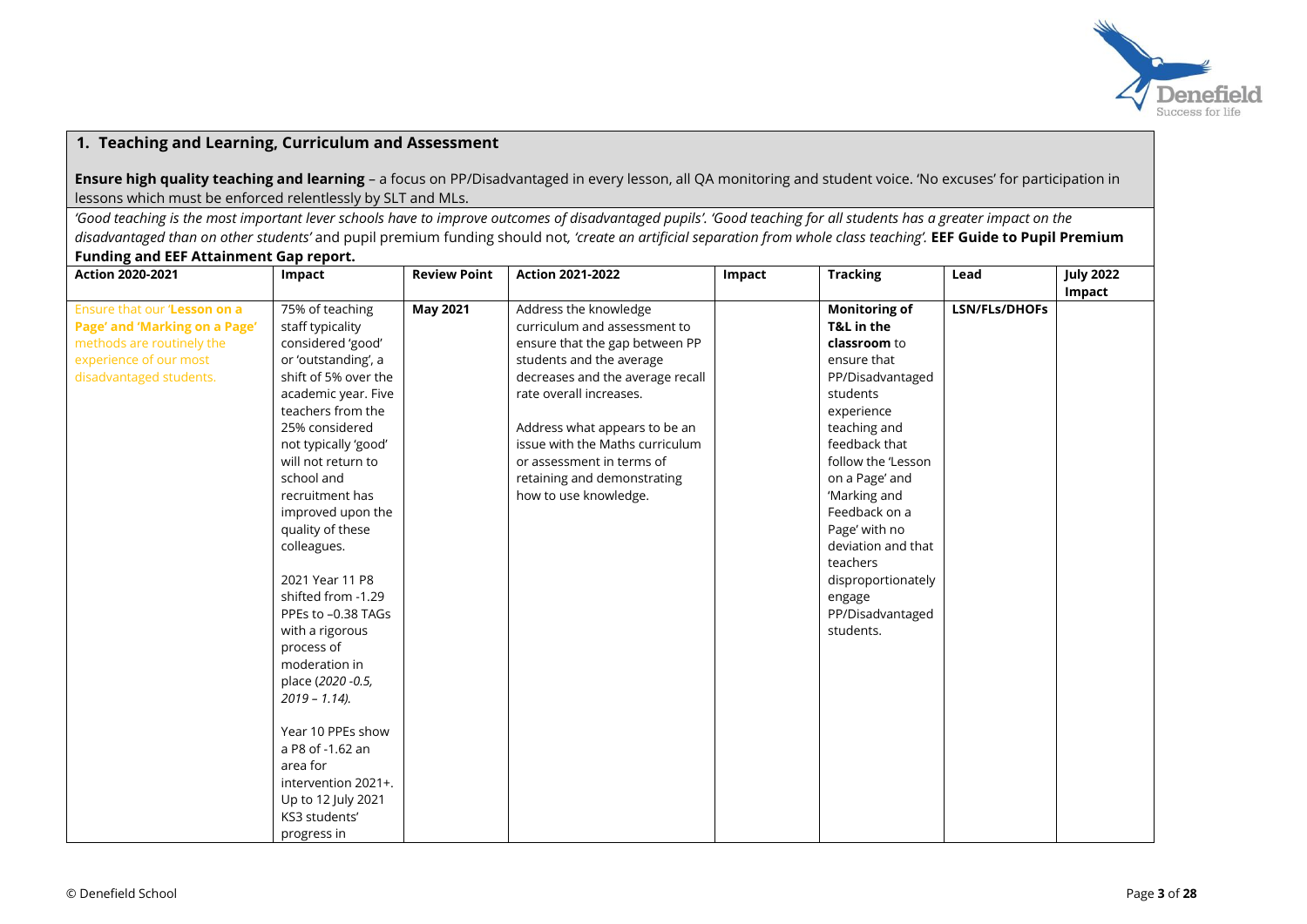

|                                      | knowledge              |                 |                                 |                      |         |  |
|--------------------------------------|------------------------|-----------------|---------------------------------|----------------------|---------|--|
|                                      | acquisition shows:     |                 |                                 |                      |         |  |
|                                      |                        |                 |                                 |                      |         |  |
|                                      | <b>Year 7 May 2021</b> |                 |                                 |                      |         |  |
|                                      | English: PP 45%+       |                 |                                 |                      |         |  |
|                                      | (cohort av.56%+)       |                 |                                 |                      |         |  |
|                                      | Maths: PP 3%+          |                 |                                 |                      |         |  |
|                                      | (cohort $av.10\%+$ )   |                 |                                 |                      |         |  |
|                                      | Science: PP 47%+       |                 |                                 |                      |         |  |
|                                      | (cohort $av.43\%+$ )   |                 |                                 |                      |         |  |
|                                      |                        |                 |                                 |                      |         |  |
|                                      | <b>Year 8 May 2021</b> |                 |                                 |                      |         |  |
|                                      | English: PP 39%+       |                 |                                 |                      |         |  |
|                                      | (cohort av.59%+)       |                 |                                 |                      |         |  |
|                                      | Maths: PP 36%+         |                 |                                 |                      |         |  |
|                                      | (cohort av.21%+)       |                 |                                 |                      |         |  |
|                                      | Science: PP 42%+       |                 |                                 |                      |         |  |
|                                      |                        |                 |                                 |                      |         |  |
|                                      | (cohort av.45%+)       |                 |                                 |                      |         |  |
|                                      | There is still a gap   |                 |                                 |                      |         |  |
|                                      | between PP and         |                 |                                 |                      |         |  |
|                                      | the average as can     |                 |                                 |                      |         |  |
|                                      | be seen above at       |                 |                                 |                      |         |  |
|                                      |                        |                 |                                 |                      |         |  |
|                                      | KS3.                   |                 |                                 |                      |         |  |
|                                      | There appears to       |                 |                                 |                      |         |  |
|                                      | be a significant       |                 |                                 |                      |         |  |
|                                      | issue with             |                 |                                 |                      |         |  |
|                                      | assessment or          |                 |                                 |                      |         |  |
|                                      | curriculum at KS3      |                 |                                 |                      |         |  |
|                                      | for Maths              |                 |                                 |                      |         |  |
|                                      |                        |                 |                                 |                      |         |  |
|                                      | GL assessments -       |                 |                                 |                      |         |  |
|                                      | referenced below       |                 |                                 |                      |         |  |
|                                      | outline this further.  |                 |                                 |                      |         |  |
| Whole staff CPD - training at        | See above notes on     |                 | <b>Whole staff CPD:</b>         | <b>Monitoring of</b> | SLT/LSN |  |
| learning team and for whole          | impact and             |                 |                                 | T&L in the           |         |  |
| staff:                               | knowledge              |                 | Insist that students are        | classroom to         |         |  |
|                                      | acquisition.           |                 | required to engage in reading   | ensure that          |         |  |
| <b>Ensure that recall testing of</b> |                        | <b>May 2021</b> | in an observable way and read   | PP/Disadvantaged     |         |  |
| high quality knowledge is            | Climate check of       |                 | out loud in the classroom       | students             |         |  |
| evident in all lessons as this       |                        |                 |                                 |                      |         |  |
|                                      | May 2021               |                 | where appropriate. Enforce this | experience           |         |  |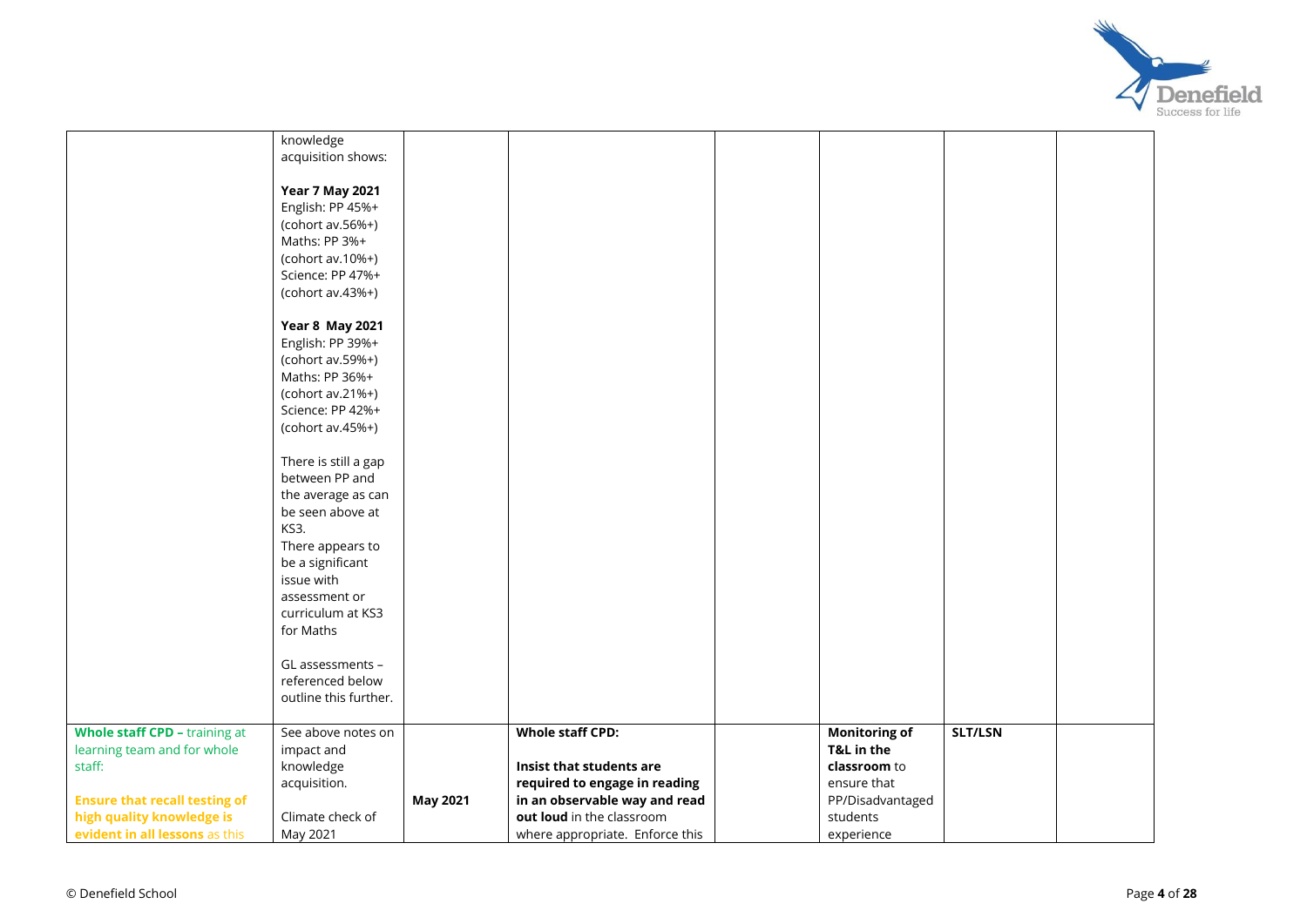

| has been proven to be one of        | demonstrated that     |                   | with PP/Disadvantaged students      | teaching and       |                      |
|-------------------------------------|-----------------------|-------------------|-------------------------------------|--------------------|----------------------|
| the most effective strategies for   | significant           |                   | in order to practise reading with   | feedback that      |                      |
| improving students' literacy,       | improvements had      |                   | a 'No Opt Out' expectation.         | follow the 'Lesson |                      |
| articulacy and thinking skills.     | been made in          |                   |                                     | on a Page' and     |                      |
|                                     | students' attitudes   | <b>July 2021</b>  | Embed the disciplinary Literacy     | 'Marking and       | <b>DHOFS</b>         |
| <b>Train teachers on how to</b>     | and behaviour.        |                   | strategies.                         | Feedback on a      |                      |
| more effectively use hard           | However,              |                   | Embed the whole cohort reading      | Page' with no      |                      |
| data by: providing succinct and     | recommendations       |                   | strategy Year 7 to 9.               | deviation and that |                      |
| easy to access data; modelling      | were made around      |                   |                                     | teachers           |                      |
| how to use this data to plan        | T&L and these have    |                   | Ensure that 'Articulacy' is         | disproportionately |                      |
| seating arrangements;               | been built into the   |                   | paramount in our teaching using     | engage             |                      |
| modelling to learning team how      | school action plan.   |                   | the 'Format Matters' method         | PP/Disadvantaged   |                      |
| to use data to plan teaching;       |                       |                   | and insisting that all teachers     | students.          |                      |
| learning team to train and          |                       |                   | plan for all students to respond    |                    |                      |
| support staff to use data plan      |                       |                   | as 'scholars'.                      | Disadvantaged      |                      |
| effective teaching - such as        | Climate check May     |                   | Ensure that 'Silent and Solo' is    | students'          | <b>FLs/DHOFs</b>     |
| scaffolding.                        | 2021 demonstrated     | <b>March 2021</b> | the opening DNA 5-10 for all        | outcomes           |                      |
|                                     | that Silent and Solo  |                   | lessons with a focus on recall      |                    |                      |
| Ensure that 'Silent and Solo' is    | was standardised      |                   | testing. This must be               | 2020 - 0.26        |                      |
| the opening DNA 5-10 for all        | across teachers as    |                   | standardised to avoid variation     | 2019 - 1.14        |                      |
| lessons with a focus on recall      | common practice -     |                   | in quality.                         | 2018-0.28          |                      |
| testing on students' return         | though there was      |                   | <b>Ensure that all teachers are</b> |                    |                      |
| 8 March 2021. Train staff 25        | variation in quality. |                   | trained on how to use a 'No         |                    |                      |
| February 2021 and rollout 8         |                       | <b>May 2021</b>   | Opt Out' approach in the            |                    |                      |
| March 2021                          |                       |                   | classroom with all                  |                    |                      |
|                                     |                       |                   | PP/Disadvantaged students -         |                    |                      |
|                                     |                       |                   | and no excuses are made for this    | Reduction on       |                      |
| Ensure that all teachers focus on   |                       |                   | not happening.                      | lesson exits and   | <b>LSN</b>           |
| 'clarity of explanation' and        |                       |                   |                                     | Stage 3s           |                      |
| 'modelling' as part of everyday     |                       |                   | Ensure that 'live-marking' and      |                    |                      |
| lesson delivery.                    |                       |                   | 'show-call' are embedded in         |                    |                      |
|                                     | Non-verbal gesture    |                   | teachers' practice.                 |                    |                      |
| <b>Ensure that all teachers are</b> | training has not      |                   |                                     |                    |                      |
| trained on how to use a 'No         | embedded              | <b>May 2021</b>   | Teachers use seven consistent       |                    | LSN/HOL              |
| <b>Opt Out' approach remotely</b>   | successfully and      |                   | non-verbal gestures to support      |                    |                      |
| with all PP/Disadvantaged           | may need to be        |                   | behaviour management in the         |                    |                      |
| students.                           | reconsidered. The     |                   | classroom.                          |                    |                      |
|                                     | issue, as teachers    |                   |                                     |                    |                      |
| Design seven consistent non-        | explain it, is one of |                   | Focus on key colleagues'            |                    |                      |
| verbal gestures to support          | cognitive overload    |                   | performance to ensure clarity       |                    |                      |
| behaviour management in the         | - too much to         |                   | of explanation, modelling, and      |                    | <b>SLT/FLs/DHOFs</b> |
|                                     | remember with         |                   |                                     |                    |                      |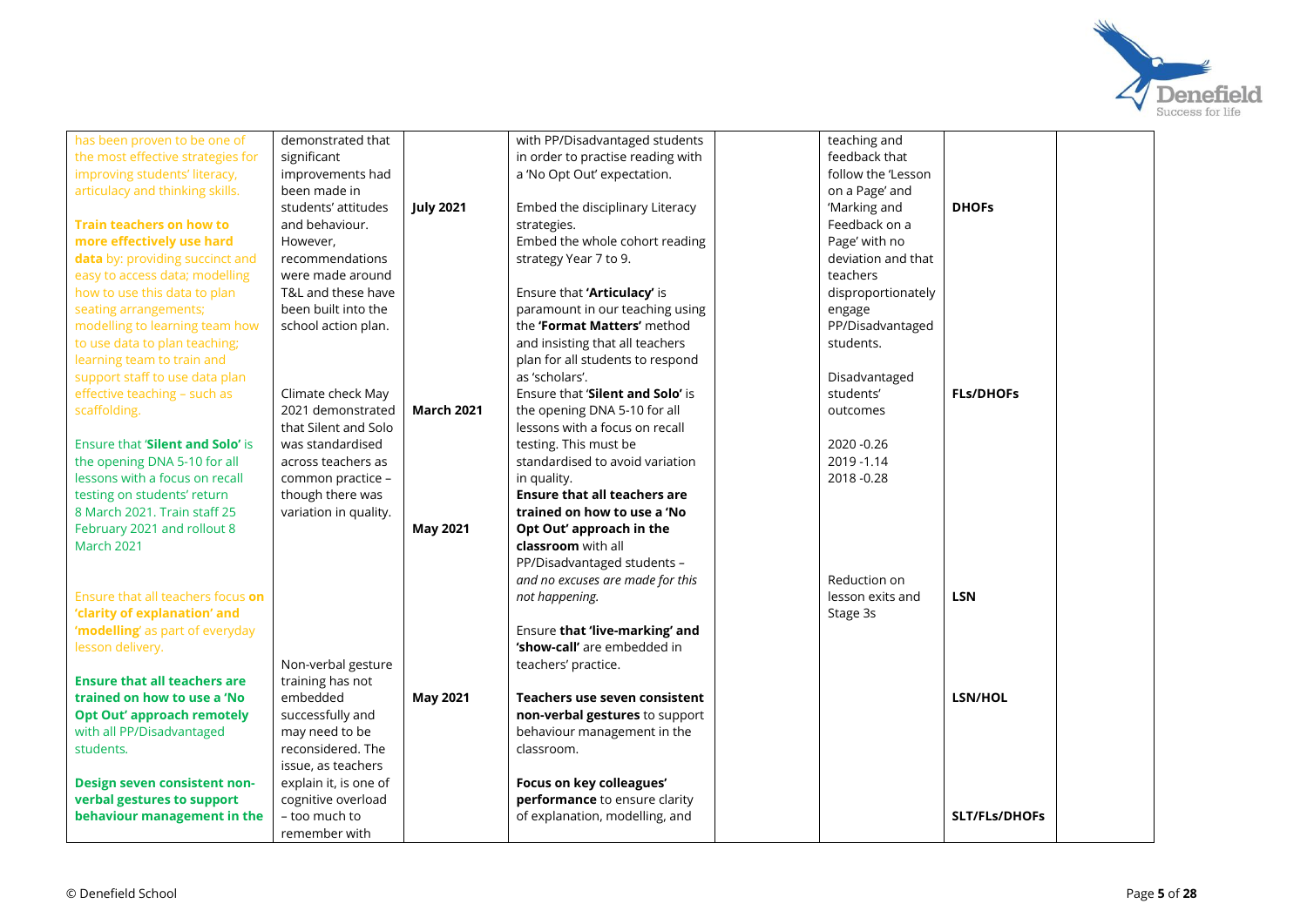

| classroom and train staff on the | Lesson on a Page,                       |                  | ensure students are always clear  |  |             |  |
|----------------------------------|-----------------------------------------|------------------|-----------------------------------|--|-------------|--|
| practice of these signals.       | plus non-verbal                         |                  | on what to do and for how long.   |  |             |  |
|                                  | gestures etc.                           |                  |                                   |  |             |  |
|                                  |                                         |                  |                                   |  |             |  |
|                                  | Four colleagues                         |                  |                                   |  |             |  |
|                                  | placed on rigorous                      |                  |                                   |  |             |  |
|                                  | support plans, and                      |                  |                                   |  |             |  |
|                                  | monitored by SLT                        |                  |                                   |  |             |  |
| <b>Focus on key colleagues'</b>  | Links, improved                         |                  |                                   |  |             |  |
| performance to ensure clarity    | their practice in                       |                  |                                   |  |             |  |
| of explanation, modelling, and   | line with their TSPs.                   |                  |                                   |  |             |  |
| ensure students are always clear | This improved the                       |                  |                                   |  |             |  |
| on what to do and for how long.  | quality of learning                     |                  |                                   |  |             |  |
|                                  | experience for                          |                  |                                   |  |             |  |
|                                  | students.                               |                  |                                   |  |             |  |
|                                  |                                         |                  |                                   |  |             |  |
|                                  |                                         |                  |                                   |  |             |  |
|                                  |                                         |                  |                                   |  |             |  |
| <b>Implement an improved new</b> | Implemented 5 July                      | <b>June 2021</b> |                                   |  | <b>LSN</b>  |  |
| teacher induction programme      | 2021 with all                           |                  |                                   |  |             |  |
| that includes how to effectively | colleagues in                           |                  |                                   |  |             |  |
| 'teach' all students and how to  | attendance (7)                          |                  |                                   |  |             |  |
| most effectively 'know' and      | considering stating                     |                  |                                   |  |             |  |
| 'teach' PP students.             | that they 'agreed'                      |                  |                                   |  |             |  |
|                                  | or 'strongly agreed'                    |                  |                                   |  |             |  |
|                                  | that they knew how                      |                  |                                   |  |             |  |
|                                  | to effectively teach<br>students in our |                  |                                   |  |             |  |
|                                  | context based on                        |                  |                                   |  |             |  |
|                                  | anonymous                               |                  |                                   |  |             |  |
|                                  | evaluations.                            |                  |                                   |  |             |  |
| <b>Ensure and enforce a high</b> | Curriculum maps                         | <b>June 2021</b> | Improve how knowledge             |  | SLT/LSN/FLs |  |
| quality Knowledge based          | are written and re-                     |                  | organisers are linked to lessons  |  |             |  |
| curriculum where students        | drafted in light of a                   |                  | and extended learning to          |  |             |  |
| memorise and can recall, and     | three year KS3 -                        |                  | increase recall and retention of  |  |             |  |
| use, high quality facts and      | with time given to                      |                  | key information.                  |  |             |  |
| knowledge successfully. This has | teams to do this.                       |                  |                                   |  |             |  |
| been proven to have a higher     |                                         |                  | Ensure standardisation of key     |  |             |  |
| impact on literacy than other    | While these                             |                  | knowledge in each are, targeted   |  |             |  |
| 'literacy' interventions.        | documents exist,                        |                  | vocabulary for instruction, and   |  |             |  |
|                                  | there is still too                      |                  | the integration of these into the |  |             |  |
|                                  | much variability in                     |                  |                                   |  |             |  |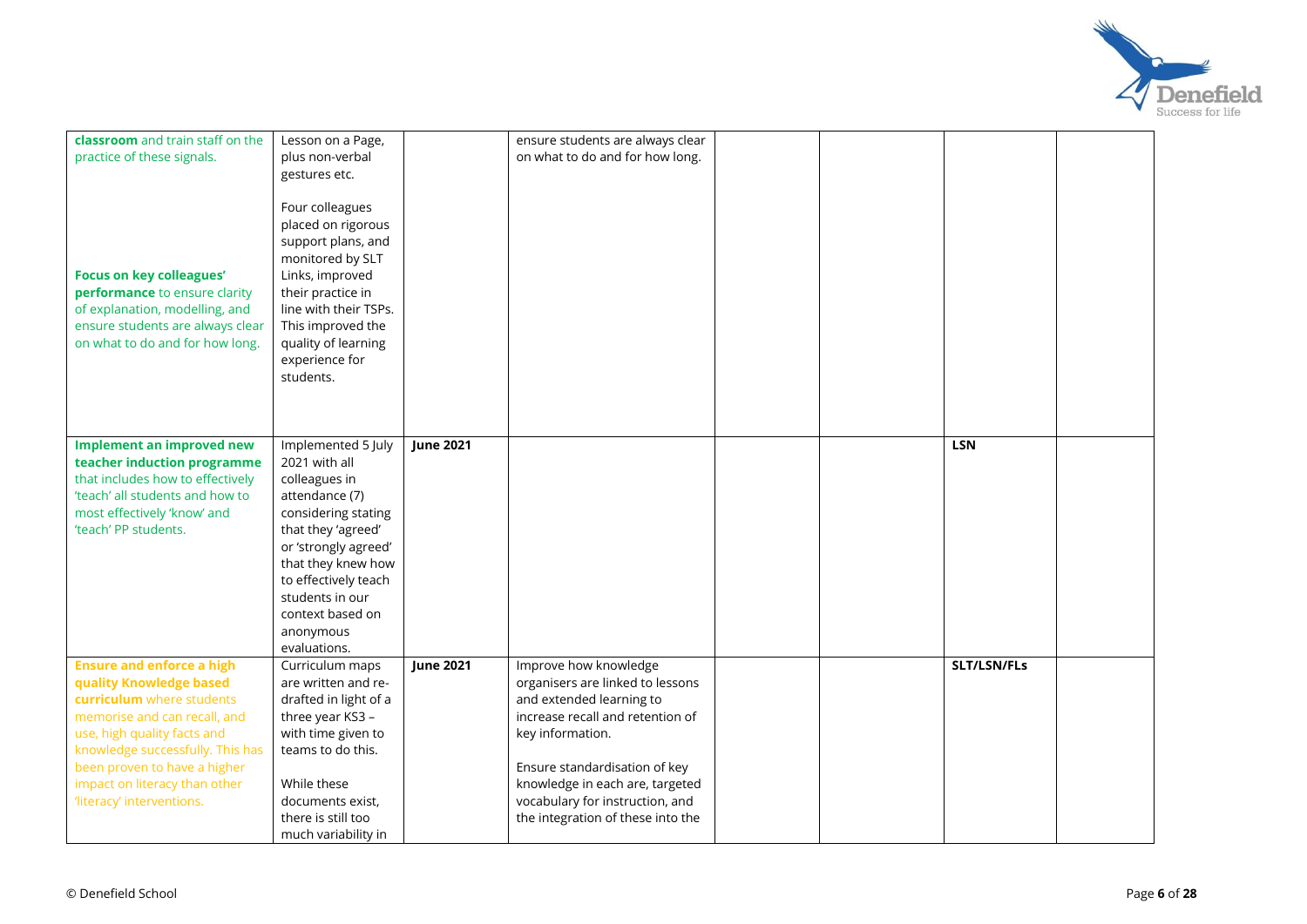

| <b>Knowledge Organisers in place</b> | implementation         |                   | curriculum and extended          |                  |                |  |
|--------------------------------------|------------------------|-------------------|----------------------------------|------------------|----------------|--|
| for all subject areas across the     | and this will have a   |                   | learning curriculum.             |                  |                |  |
| curriculum.                          | greater impact on      |                   |                                  |                  |                |  |
|                                      | PP students.           |                   |                                  |                  |                |  |
| Use products such as Educake         | There is evidence      | <b>April 2021</b> | Use the subjects who effectively | Performance of   | <b>LSN/FLs</b> |  |
| My Maths, Mathswatch and             | in Science KS3 to \$   |                   | use the products to support less | Disadvantaged    |                |  |
| <b>GCSEpod</b> in key curriculum     | and in English KS4     |                   | confident colleagues and         | students shows   |                |  |
| areas to support students'           | that these products    |                   | curriculum areas to success.     | knowledge recall |                |  |
| progress for all and                 | are impacting          |                   |                                  | and retention    |                |  |
| discriminate towards PP.             | students'              |                   |                                  | increasing       |                |  |
|                                      | performance            |                   |                                  |                  |                |  |
| Track students and teachers          |                        |                   |                                  |                  |                |  |
| who use these the most               |                        |                   |                                  |                  |                |  |
| frequently and offer tangible        |                        |                   |                                  |                  |                |  |
| rewards for usage to promote         |                        |                   |                                  |                  |                |  |
| further usage to students and        |                        |                   |                                  |                  |                |  |
| staff.                               |                        |                   |                                  |                  |                |  |
| <b>Standardised assessment plan</b>  | All SITs are in place. | <b>March 2021</b> | KS3 assessment process to be     | Track            | LSN/FLs        |  |
| (SITs) to include knowledge and      | However, evidence      |                   | addressed and standardised.      | performance of   |                |  |
| application testing in all years     | from CORE KS3          |                   | Tracking, and subsequent         | PP students in % |                |  |
| for SITs.                            | does not show that     |                   | curriculum development, to       | in Knowledge     |                |  |
|                                      | this process is        |                   | show greater progress in PP      | Assessments year |                |  |
|                                      | having the impact      |                   | students.                        | on year.         |                |  |
|                                      | we expected on         |                   |                                  |                  |                |  |
|                                      | knowledge and          |                   | FLs to take control of the term  |                  |                |  |
|                                      | application %          |                   | by term administration and       |                  |                |  |
|                                      | progress and GL        |                   | analysis of the data from        |                  |                |  |
|                                      | assessments show       |                   | knowledge and application        |                  |                |  |
|                                      | issues for Maths       |                   | assessments.                     |                  |                |  |
|                                      | Year 7 while           |                   |                                  |                  |                |  |
|                                      | Science in Year 8 is   |                   |                                  |                  |                |  |
|                                      | strong (more detail    |                   |                                  |                  |                |  |
|                                      | below).                |                   |                                  |                  |                |  |
|                                      |                        |                   |                                  |                  |                |  |
|                                      | KS4 evidence           |                   |                                  |                  |                |  |
|                                      | shows that the         |                   |                                  |                  |                |  |
|                                      | assessment             |                   |                                  |                  |                |  |
|                                      | process has            |                   |                                  |                  |                |  |
|                                      | contributed to the     |                   |                                  |                  |                |  |
|                                      | improvement in PP      |                   |                                  |                  |                |  |
|                                      | students' outcomes     |                   |                                  |                  |                |  |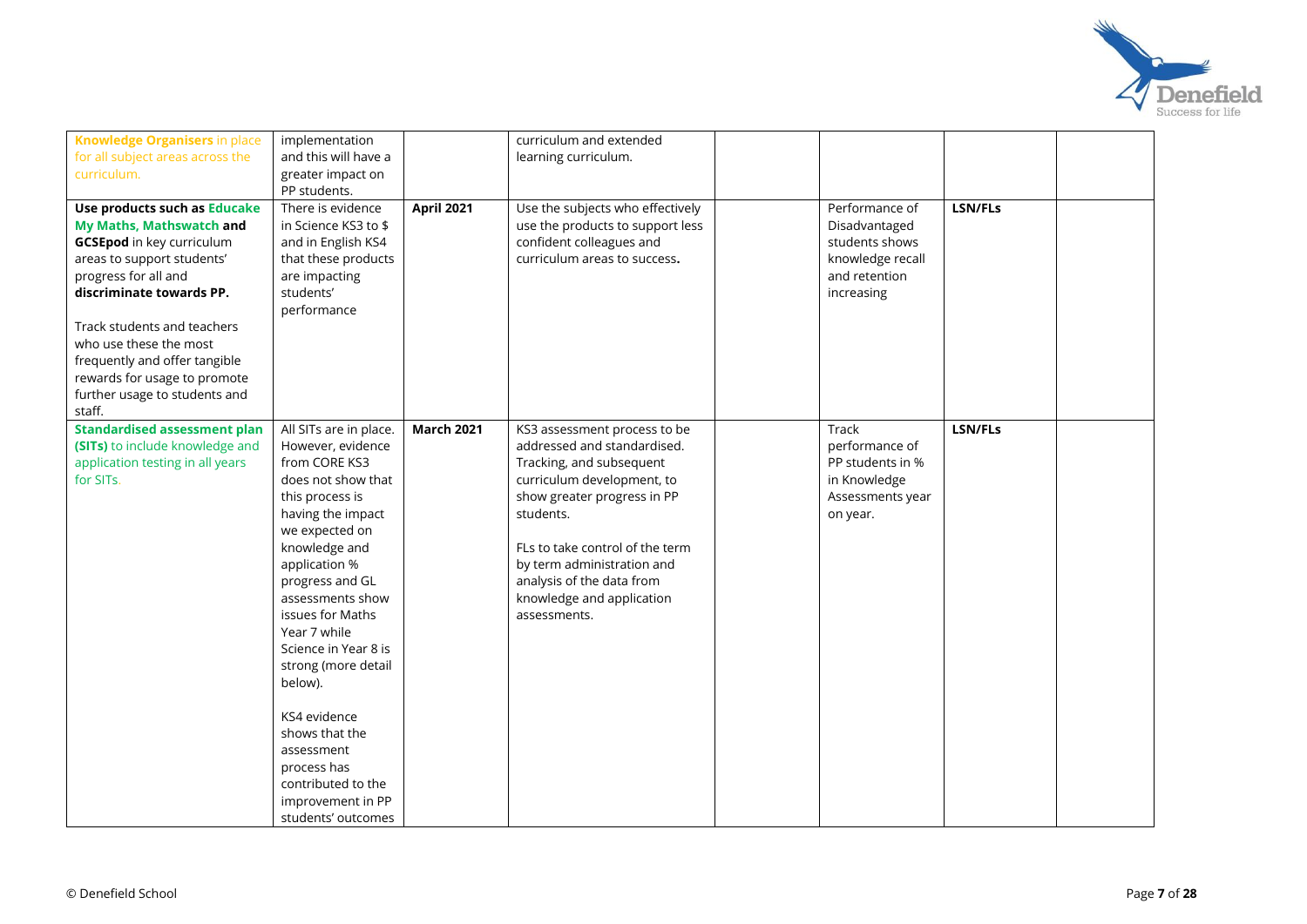

|                                                                                    | - see above for<br>data.                                                    |          |                                                                                                                                                                                                                                                                                                                  |                                                                       |                                                                                                                                               |                       |  |
|------------------------------------------------------------------------------------|-----------------------------------------------------------------------------|----------|------------------------------------------------------------------------------------------------------------------------------------------------------------------------------------------------------------------------------------------------------------------------------------------------------------------|-----------------------------------------------------------------------|-----------------------------------------------------------------------------------------------------------------------------------------------|-----------------------|--|
|                                                                                    |                                                                             |          | Develop a standardised Maths<br><b>Curriculum</b> based on the<br>concept of 'Mastery' through<br>'deliberate practice'. Work with<br>Willink's Maths Morbius hub to<br>implement for 2021-2022.<br>Put in place An English<br>Curriculum based on the<br>concept of 'Mastery' through<br>'deliberate practice'. | Years 7 to 8<br>curriculum is<br>in place for<br>Maths and<br>English | Performance of<br>Disadvantaged<br>students shows<br>that extended<br>writing and<br>problem solving in<br>Maths improve.                     | LSN/STT<br><b>DGN</b> |  |
| <b>Review KS3 curriculum and</b><br>make the decision on a 2/3 year<br>curriculum. | Decision made and<br>curriculum maps<br>amended to reflect<br>the decision. | Jan 2021 | Develop a three year KS3<br>curriculum based rigorously on:<br>knowledge acquisition, recall-<br>testing and deliberate practice.                                                                                                                                                                                |                                                                       | Track %<br>performance of<br>Disadvantaged<br>students on<br>knowledge tests<br>and in extended<br>writing and<br>problem solving in<br>Maths | SLT/FLs               |  |

#### **2. Targeted Interventions**

*'The measurement and comparison of internal class or school gaps is unlikely to provide useful information.'* **EEF Guide to The Pupil Premium.**

The recommendation is to look at schools with similar intakes, or similar disadvantage profiles, to identify good practice**.**

*'We believe that sharing good practice between schools is going to be the key to success.'* **EEF The Attainment Gap Report**

*'A disadvantaged student in the schools with the fewest disadvantaged students benefits from a peer effect. For schools with high levels of disadvantaged students, the biggest single driver of improved attainment appears to be the significant proportion of minority ethnic students; the data for white working class students shows no upturn in average attainment for the two groups of schools.'* **EEF The Attainment Gap Report**

So, if disadvantaged students are white working class, we need to look at what successful schools do with this group of students. The evidence is:

- targeted small group interventions = largest and swiftest impact
- deploy TAs more effectively = small group teaching rather than passive, or as a 'crutch' in the classroom
- focus on literacy immediately on students' arrival in school
- robustly evaluate Edison programmes and others; we cannot stick with approaches that do not show improved outcomes for students
- transition work should have an impact on outcomes and behaviours.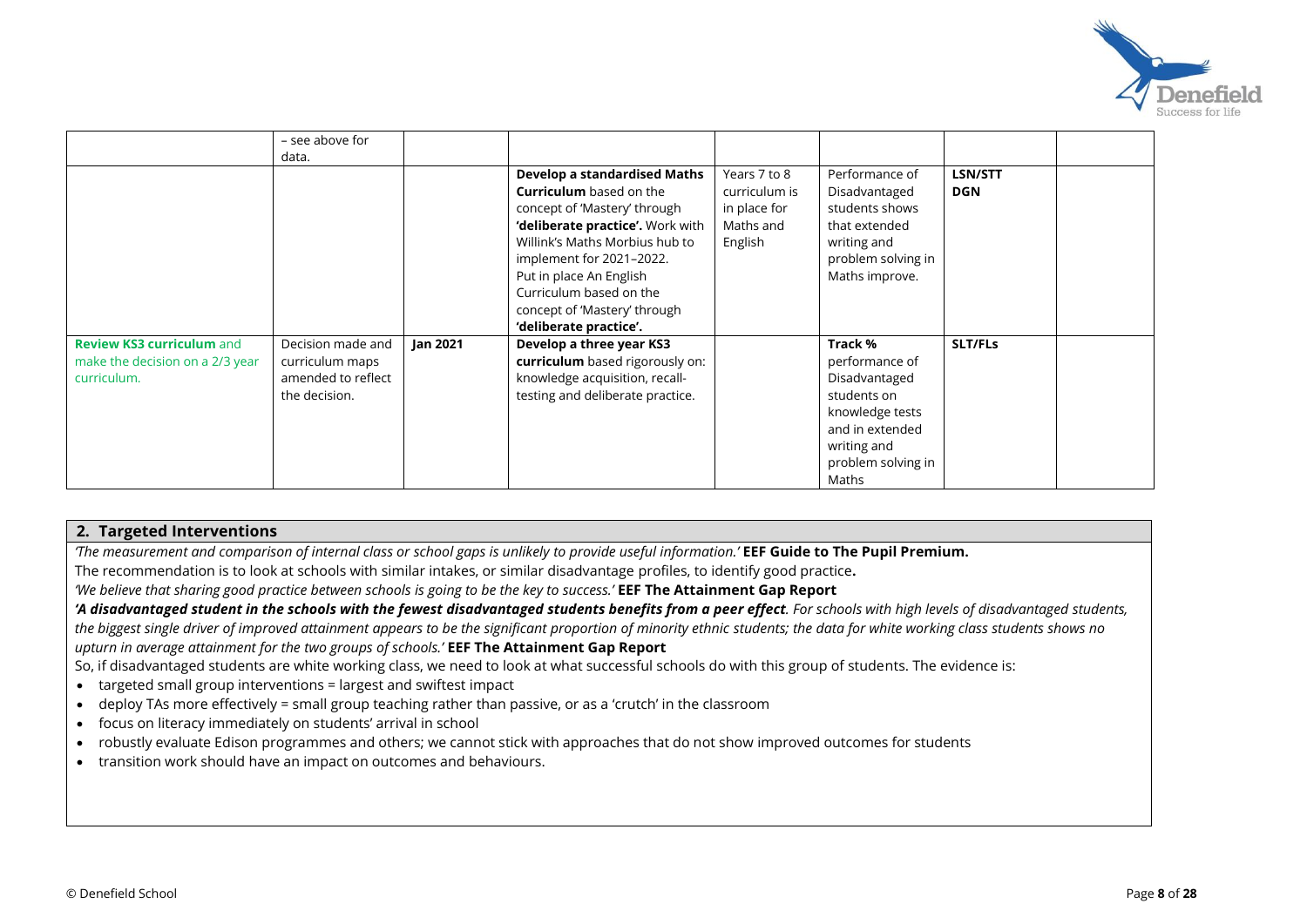

| <b>Action 2020-2021</b>              | <b>Impact</b>                       | <b>Review Point</b> | <b>Action 2021-2022</b>                | Impact | <b>Tracking</b>        | Lead            | <b>July 2022</b><br>Impact |
|--------------------------------------|-------------------------------------|---------------------|----------------------------------------|--------|------------------------|-----------------|----------------------------|
| Ensure that PP/Disadvantaged         | DHOFs studied all                   | <b>March 2021</b>   | Ensure that PP/Disadvantaged           |        | <b>SLT QA FLs have</b> | SLT/LSN/FLs     |                            |
| students are positively              | seating plans in                    |                     | students are positively                |        | placed                 | <b>DHOFS</b>    |                            |
| discriminated for in the             | CORE and made                       |                     | discriminated for in the               |        | Disadvantaged          |                 |                            |
| organisation of classes and          | adjustments to                      |                     | organisation of classes and            |        | students               |                 |                            |
| setting and achieve - the right      | seating plans,                      |                     | setting and achieve - the right        |        | effectively in         |                 |                            |
| student with the right teacher,      | balance in classes                  |                     | student with the right teacher,        |        | classes and            |                 |                            |
| where possible. Further checks of    | or teacher with PP                  |                     | where possible.                        |        | seating plans          |                 |                            |
| subjects that set in order to        | students.                           |                     |                                        |        |                        |                 |                            |
| ensure PP are in the higher          | SLT have balanced                   |                     | SLT link and FLs to analyse all        |        |                        |                 |                            |
| groups too.                          | banding as                          |                     | seating plans to ensure that           |        |                        |                 |                            |
|                                      | effectively as                      |                     | these are to the advantage of          |        |                        |                 |                            |
| SLT link and FLs to analyse all      | possible. This has                  | <b>March 2021</b>   | PP/Disadvantaged students              |        |                        |                 |                            |
| seating plans to ensure that         | been passed to                      |                     | and intervene where this is not        |        |                        |                 |                            |
| these are to the advantage of        | FLs who have                        |                     | the case.                              |        |                        |                 |                            |
| PP/Disadvantaged students and        | endeavoured to                      |                     |                                        |        |                        |                 |                            |
| intervene where this is not the      | balance the                         |                     |                                        |        |                        |                 |                            |
| case.                                | proportion of PP                    |                     |                                        |        |                        |                 |                            |
|                                      | students in                         |                     |                                        |        |                        |                 |                            |
|                                      | classes, ensure                     |                     |                                        |        |                        |                 |                            |
|                                      | that where top                      |                     |                                        |        |                        |                 |                            |
|                                      | sets exist, PP                      |                     |                                        |        |                        |                 |                            |
|                                      | students are                        |                     |                                        |        |                        |                 |                            |
|                                      | positively                          |                     |                                        |        |                        |                 |                            |
|                                      | discriminated for,                  |                     |                                        |        |                        |                 |                            |
|                                      | and where                           |                     |                                        |        |                        |                 |                            |
|                                      | possible - setting                  |                     |                                        |        |                        |                 |                            |
|                                      | has been                            |                     |                                        |        |                        |                 |                            |
|                                      | minimised                           |                     |                                        |        |                        |                 |                            |
|                                      | following the                       |                     |                                        |        |                        |                 |                            |
|                                      | guidance in the                     |                     |                                        |        |                        |                 |                            |
|                                      | 'Against all odds'                  |                     |                                        |        |                        |                 |                            |
| <b>Improved Middle Leadership -</b>  | report June 2021.<br>DHOFs have had | <b>April 2021</b>   | Improved Middle Leadership -           |        | Track impact on        | <b>LSN/DHOF</b> |                            |
| implement a culture of leadership    | an impact on the                    |                     | implement a culture of leadership      |        | Disadvantaged          |                 |                            |
| of learning for Disadvantaged        | quality of teaching                 |                     | of learning for disadvantaged          |        | students'              |                 |                            |
| students in Middle Leaders who       | and learning in                     |                     | students in Middle Leaders who         |        | performance of         |                 |                            |
| will track and intervene effectively | their areas, the                    |                     | will track and intervene               |        | TLR holders and        |                 |                            |
| - DHOF appointed in all              | practical                           |                     | effectively -                          |        | teachers               |                 |                            |
| faculties responsible for raising    | organisation of                     |                     | <b>DHOF appointed in all faculties</b> |        | through LMM            |                 |                            |
|                                      | classes and                         |                     | responsible for raising the            |        | notes                  |                 |                            |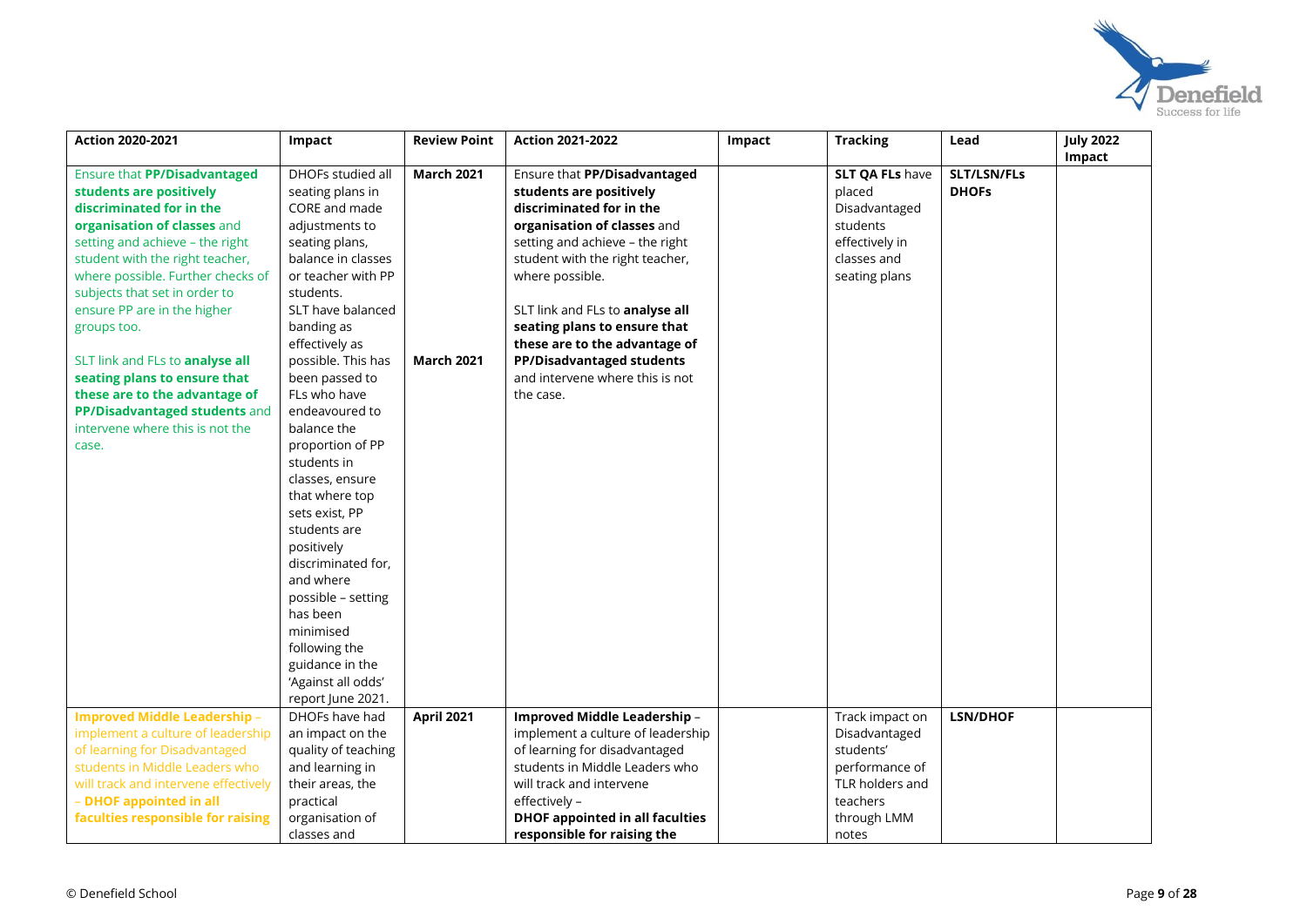

| the standards of PP students in           | deployment of      |                   | standards of PP students in          |                  |                   |  |
|-------------------------------------------|--------------------|-------------------|--------------------------------------|------------------|-------------------|--|
| each faculty.                             | teachers in order  |                   | each faculty.                        |                  |                   |  |
|                                           | to impact on PP    |                   | <b>RSLs to effectively challenge</b> |                  |                   |  |
| <b>CORE and HUMS DHOFs to meet</b>        | students'          |                   | HOF and DHOF to ensure all data      |                  |                   |  |
| each term with LSN to drive up            | outcomes.          |                   | is accurate and robust and that      |                  |                   |  |
| standards for PP students.                |                    |                   | HOF and DHOF know which              |                  |                   |  |
|                                           | DHOFs have         |                   | students to intervene with and       |                  |                   |  |
| <b>RSLs to effectively challenge</b>      | conducted a        |                   | how.                                 |                  |                   |  |
| <b>HOF and DHOF</b> to ensure all data    | learning walk      |                   |                                      |                  |                   |  |
| is accurate and robust and that           | identifying        |                   |                                      |                  |                   |  |
| HOF and DHOF know which                   | strengths and      |                   |                                      |                  |                   |  |
| students to intervene with and            | areas to improve.  |                   |                                      |                  |                   |  |
| how.                                      | This has formed    |                   |                                      |                  |                   |  |
|                                           | the basis of a     |                   |                                      |                  |                   |  |
|                                           | 2021+ action plan. |                   |                                      |                  |                   |  |
| <b>Deliver CPD to DHOFs and</b>           | Leadership         | <b>June 2021</b>  | <b>DHOFs and Foundation</b>          | QA in drop-ins   | LSN/HOL/DHOF      |  |
| <b>Foundation leaders to show</b>         | training delivered |                   | colleagues to roll out 'how to       | and work-        |                   |  |
| them how to train their                   | to DHOFs during    |                   | know PP students' barriers and       | scrutiny         | <b>Foundation</b> |  |
| teachers 'to know' who their PP           | coaching sessions  |                   | address these.                       |                  | leaders           |  |
| students are and to ensure that           | in PP meetings     |                   | Key training on raising              | Focus on key     |                   |  |
| these students are exposed to             | with LSN/ETW.      |                   | attainment to be delivered to        | teachers where   |                   |  |
| the teaching strategies above and         |                    |                   | FLs and DHOFs and SLs.               | concerns are     |                   |  |
| that teachers are addressing the          | Key training       |                   | All teachers to show that they       | raised with TSPs |                   |  |
| students' barriers to learning.           | postponed due to   |                   | 'know' their PP students and         |                  |                   |  |
|                                           | TAGs process       |                   | that these students are exposed      |                  |                   |  |
| Use The Key CPD materials to              |                    |                   | to the highest impact teaching       |                  |                   |  |
| train colleagues.                         |                    |                   | strategies with 'no opt out'         |                  |                   |  |
|                                           |                    |                   | accepted.                            |                  |                   |  |
| <b>Ensure that each Year 11</b>           | This is to be      | <b>April 2021</b> | <b>Ensure that each Year 10 and</b>  | Track            | <b>LSN/DHOF</b>   |  |
| <b>PP/Disadvantaged student has</b>       | started in         |                   | 11 PP/Disadvantaged student          | submissions and  |                   |  |
| a FA support plan which is                | September 2021     |                   | has a FA support plan which is       | detentions in    |                   |  |
| monitored and reviewed by FLs             |                    |                   | monitored and reviewed by FLs        | CORE and         |                   |  |
| each term                                 |                    |                   | each term                            | HUMS.            |                   |  |
|                                           |                    |                   |                                      | Submission       |                   |  |
| Ensure that where Year 11 PP/             |                    |                   | Ensure that where Years 10 and       | should increase  |                   |  |
| Disadvantaged students do not             |                    |                   | 11 PP/ Disadvantaged students        | and detentions   |                   |  |
| respond to their support plan,            |                    |                   | do not respond to their support      | decrease.        |                   |  |
| more rigorous measures are                |                    |                   | plan, more rigorous measures         |                  |                   |  |
| put in place to enforce                   |                    |                   | are put in place to enforce          |                  |                   |  |
| participation in lessons and              |                    |                   | participation in lessons and         |                  |                   |  |
| completion of extended                    |                    |                   | completion of extended               |                  |                   |  |
| <b>learning</b> and that this decision is |                    |                   | learning and that this decision is   |                  |                   |  |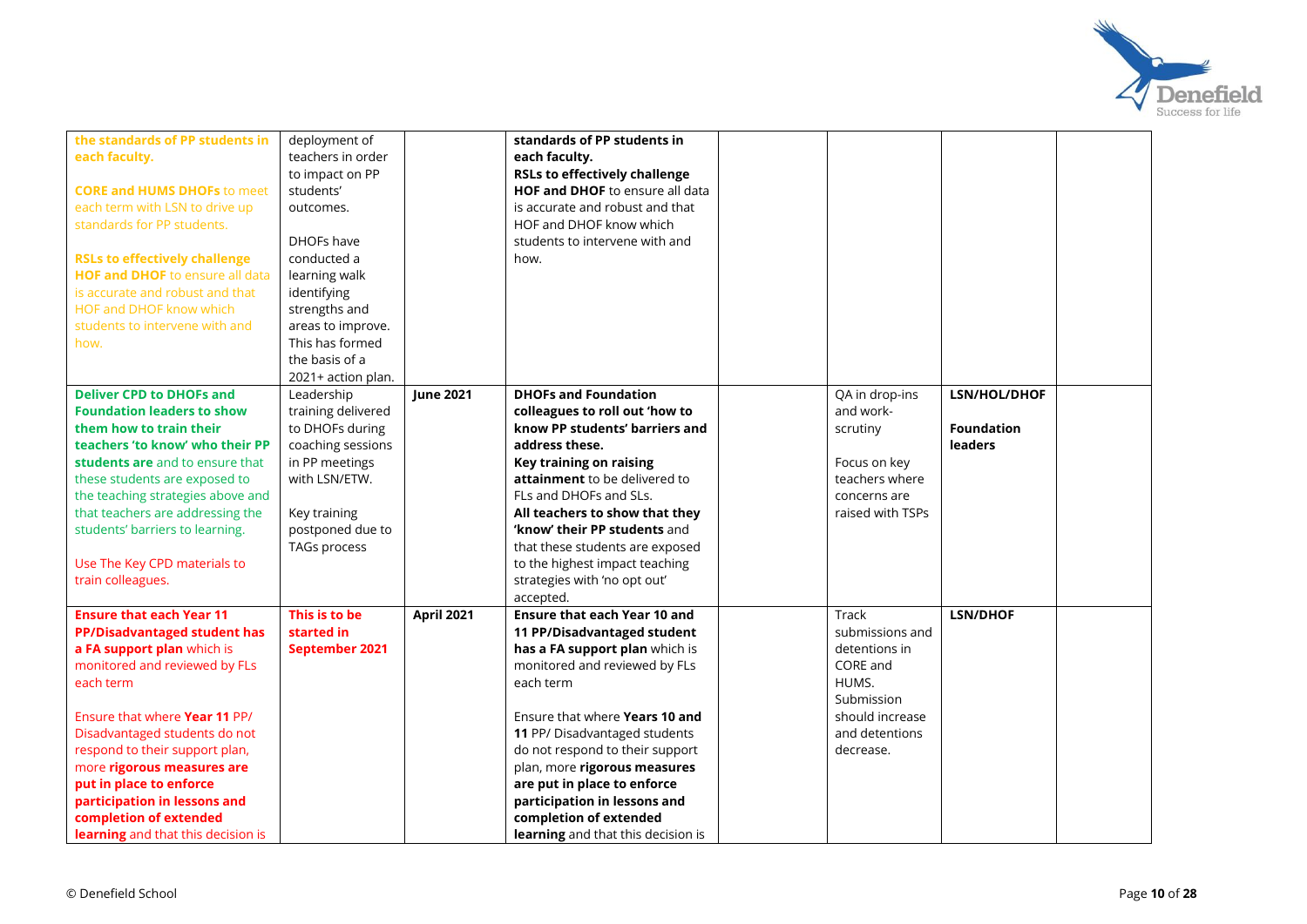

| made quickly in order not to      |                    |                   | made quickly in order not to         |                   |                |  |
|-----------------------------------|--------------------|-------------------|--------------------------------------|-------------------|----------------|--|
| allow the problem to grow.        |                    |                   | allow the problem to grow.           |                   |                |  |
| 30 students so this is achievable |                    |                   | <b>Pilot Extended Learning books</b> |                   |                |  |
| when students return.             |                    |                   | with Year 11 and focus               |                   |                |  |
|                                   |                    |                   | rigorously on this with              |                   |                |  |
|                                   |                    |                   | disadvantaged students -             |                   |                |  |
|                                   |                    |                   | imposing same day sanctions for      |                   |                |  |
|                                   |                    |                   | non-completion trialled from         |                   |                |  |
|                                   |                    |                   | September 2021 - implement           |                   |                |  |
|                                   |                    |                   | across the school if successful.     |                   |                |  |
|                                   |                    |                   | <b>Identify Year 11 students who</b> |                   |                |  |
|                                   |                    |                   | are regularly late, have poor        |                   |                |  |
|                                   |                    |                   | participation in lessons or do not   |                   |                |  |
|                                   |                    |                   | complete extended learning and       |                   |                |  |
|                                   |                    |                   | increase the school day for          |                   |                |  |
|                                   |                    |                   | these students to remedy these       |                   |                |  |
|                                   |                    |                   | issues. Use FA detention or BIR      |                   |                |  |
|                                   |                    |                   | room for this.                       |                   |                |  |
|                                   |                    |                   | Increase targets for                 | Track Year 7      | <b>ETW/HML</b> |  |
|                                   |                    |                   | PP/Disadvantaged from Year 7         | performance to    |                |  |
|                                   |                    |                   | by 2/3 a grade to compensate for     | ascertain         |                |  |
|                                   |                    |                   | the typical performance gap          | whether           |                |  |
|                                   |                    |                   | created by limited cultural capital. | increased         |                |  |
|                                   |                    |                   |                                      | expectations has  |                |  |
|                                   |                    |                   |                                      | an impact in      |                |  |
|                                   |                    |                   |                                      | CORE and Hums     |                |  |
| Maths breakfast club KS4 to       | Impact not yet     | <b>April 2021</b> | Maths breakfast club KS3 and 4       | Track evidence    | <b>MRN/DGN</b> |  |
| target PP students and support    | provided by FL     |                   | to target PP students and support    | that              |                |  |
| improved outcomes.                |                    |                   | improved outcomes.                   | Disadvantaged     |                |  |
|                                   |                    |                   |                                      | students' gaps in |                |  |
|                                   |                    |                   |                                      | knowledge and     |                |  |
|                                   |                    |                   |                                      | skills are        |                |  |
|                                   |                    |                   |                                      | decreasing in     |                |  |
|                                   |                    |                   |                                      | Maths             |                |  |
| Identify what other interventions | DHOFs E, M, S      | <b>May 2021</b>   | <b>Interventions agreed at</b>       | Track the impact  | SLT/HOF/DHOF   |  |
| should take place from Faculty    | identified         |                   | learning team should take            | of interventions  |                |  |
| Areas for PP students - that are  | strategies which   |                   | place led by HOF and DHOF in         | on % knowledge    |                |  |
| evidenced based and proven to     | will be built into |                   | <b>Faculty Areas</b>                 | recall increase   |                |  |
| work?                             | action plans for   |                   |                                      | and               |                |  |
|                                   | September 2021.    |                   |                                      | improvements      |                |  |
| Learning team meeting to identify |                    |                   |                                      | in application of |                |  |
| what these should be outside of   |                    |                   |                                      | knowledge         |                |  |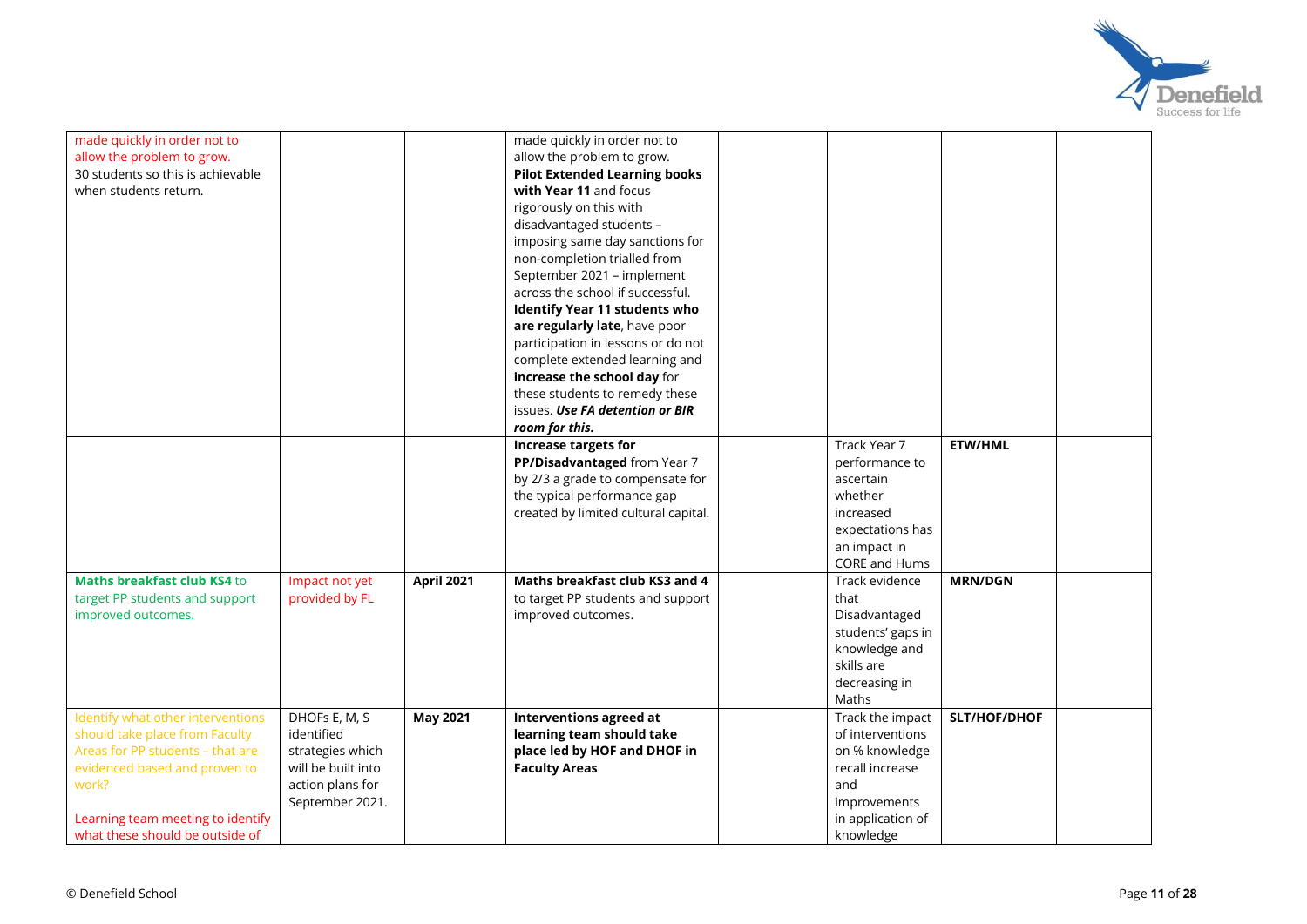

| 'High-Quality' Teaching and            |                    |                   |                                        |                  |                     |  |
|----------------------------------------|--------------------|-------------------|----------------------------------------|------------------|---------------------|--|
| Learning as a daily experience.        |                    |                   |                                        |                  |                     |  |
| Ensure that ALP and Edison are         | See TA and         | <b>April 2021</b> | Ensure that ALP and Edison are         | Track %          | <b>HOL/ETW/DHOF</b> |  |
| successfully utilised to support       | support team       |                   | successfully utilised to support       | attendance       |                     |  |
| the progress of 'the right' PP         | impact below.      |                   | the progress of 'the right'            | improvement      |                     |  |
| students for catch -up and             |                    |                   | students and improve academic          | for identified   |                     |  |
| improve academic performance           | Decision has been  |                   | performance Years 7 to 11.             | vulnerable and   |                     |  |
| <b>Years 10 and 11.</b>                | made to use the    |                   |                                        | academic         |                     |  |
| <b>Plan how to use Edison to</b>       | Literacy           |                   | TAs (rename TAs as Learning            | progress         |                     |  |
| effectively improve students'          | Assessment Tool    |                   | <b>Champions and change their</b>      |                  |                     |  |
| outcomes Years 7 to 9, decide          | to identify and    | <b>May 2021</b>   | role (as the EEF evidence tells us to) | Track academic   |                     |  |
| what academic success will look        | assess students.   |                   | by redeploying them to take            | progress for     |                     |  |
| like, and reintegrate students into    | While, Fresh Start |                   | small group interventions at KS3       | students in the  |                     |  |
| mainstream learning where              | was considered,    |                   | and 4 in order to impact learning      | bottom 20%       |                     |  |
| possible. This planning will           | HOL and SWR of     |                   | and reduce/remove TAs in               |                  |                     |  |
| include PP students with               | the Edison team    |                   | classrooms where they can be           | Track reading    |                     |  |
| knowledge gaps or who fall in          | felt that the      |                   | less effective and often do not        | progress of      |                     |  |
| the Years 7 to 8 bottom 20%.           | current            |                   | secure improved student                | students in Ruth |                     |  |
|                                        | intervention plan  |                   | performance. Use Learning              | Miskin and       |                     |  |
| <b>Identify which students require</b> | for teaching works |                   | Champions to impact progress of        | Accelerated      |                     |  |
| academic support from the PP           | - and to an extent | <b>April 2021</b> | targeted intervention students.        | Reader           |                     |  |
| cohort and which students are          | this is proven in  |                   |                                        | programme.       |                     |  |
| more vulnerable and require            | the results below. |                   | <b>Build a nurture curriculum for</b>  |                  |                     |  |
| academic and other forms of            |                    | <b>May 2021</b>   | students who are below age             | By how much do   |                     |  |
| support (therapeutic care)             | LSN has            |                   | related expectations for literacy      | reading ages     |                     |  |
|                                        | reservations       |                   | (and numeracy) in Year 7 - our         | improve in Year  |                     |  |
| Analyse and consider which             | around reading     |                   | bottom 20%                             | 7 and 8?         |                     |  |
| literacy intervention method to        | ages and these     |                   |                                        |                  |                     |  |
| deliver, for example the Ruth          | will be addressed  |                   | Utilise whatever literacy/reading      |                  |                     |  |
| <b>Miskin model and 'Accelerated</b>   | with the new       |                   | catch up plan (Ruth Miskin             |                  |                     |  |
| <b>Reader'</b> to impact students      | Literacy           |                   | Literacy plan, Accelerated Reader      |                  |                     |  |
| reading progress demonstrably          | Assessment Tool.   |                   | and reading) to develop key            |                  |                     |  |
| from the PP cohort in Year 7 and       |                    |                   | students' literacy - particularly at   |                  |                     |  |
| 8. Decide whether to continue          | Accelerated        |                   | KS3 and with a focus on Years 7        |                  |                     |  |
| with Lucid Testing and Lexia.          | Reader will be     |                   | and 8.                                 |                  |                     |  |
|                                        | purchased as a     |                   |                                        |                  |                     |  |
|                                        | targeted           |                   |                                        |                  |                     |  |
|                                        | intervention with  |                   |                                        |                  |                     |  |
|                                        | up to 200          |                   |                                        |                  |                     |  |
|                                        | students to        |                   |                                        |                  |                     |  |
|                                        | complement our     |                   |                                        |                  |                     |  |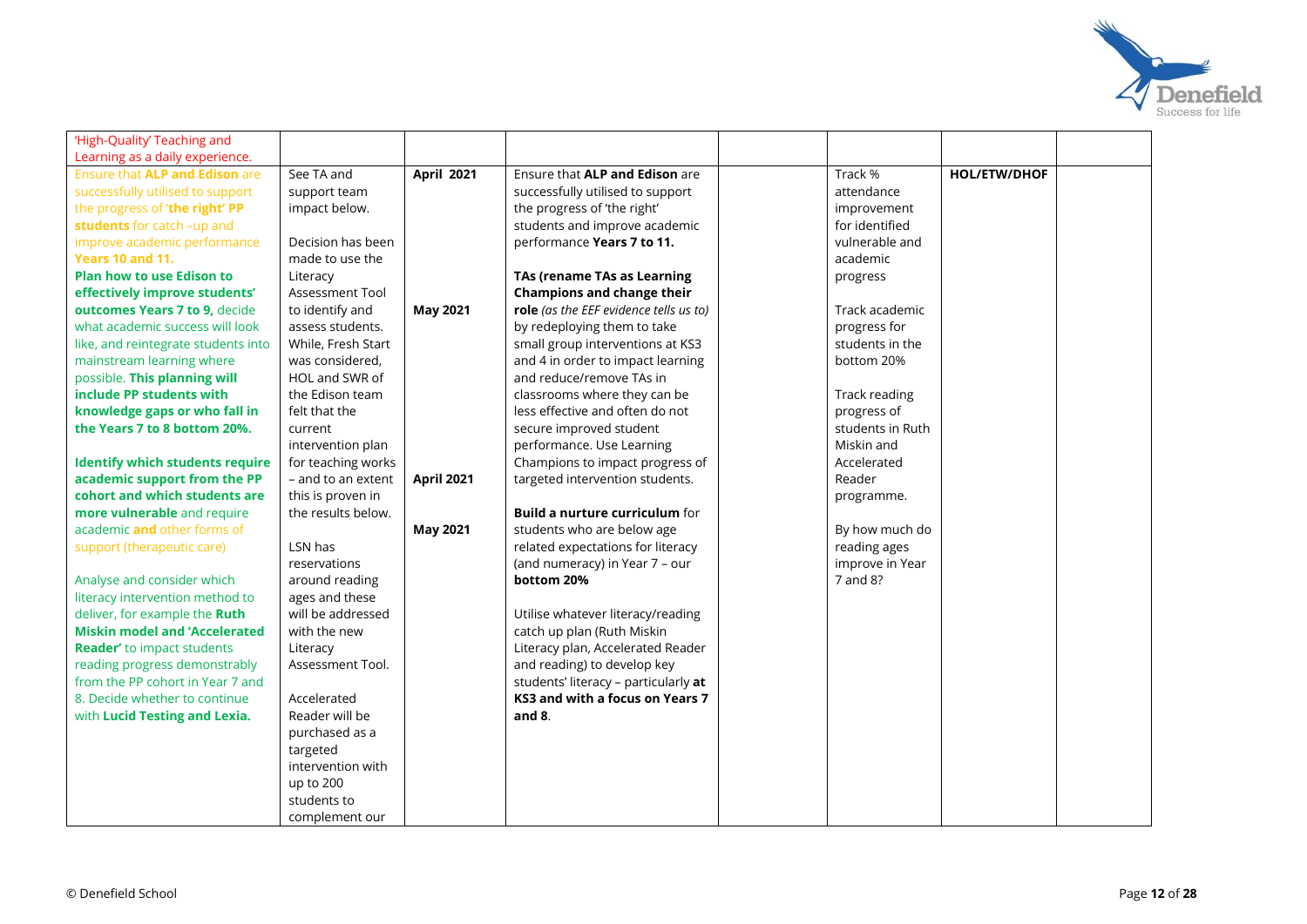

|                                                               | whole school                                    |                                                                                                                                                                                                                                                                                                      |                                                                                                                                                 |  |  |  |  |  |  |  |  |  |  |
|---------------------------------------------------------------|-------------------------------------------------|------------------------------------------------------------------------------------------------------------------------------------------------------------------------------------------------------------------------------------------------------------------------------------------------------|-------------------------------------------------------------------------------------------------------------------------------------------------|--|--|--|--|--|--|--|--|--|--|
|                                                               | reading plan.                                   |                                                                                                                                                                                                                                                                                                      |                                                                                                                                                 |  |  |  |  |  |  |  |  |  |  |
| Space to provide more detail on                               |                                                 | Specific Science interventions demonstrate that of 15 Year 11 students in the AP group performance in testing shows that:                                                                                                                                                                            |                                                                                                                                                 |  |  |  |  |  |  |  |  |  |  |
| catch up tutor impact with PP                                 |                                                 | Biology: 40% Significant progress, 67% Progress, 33% no progress.                                                                                                                                                                                                                                    |                                                                                                                                                 |  |  |  |  |  |  |  |  |  |  |
| students in Year 11                                           |                                                 | Chemistry: 20% Significant progress, 27% Progress, 40% no progress, 33% regressed.                                                                                                                                                                                                                   |                                                                                                                                                 |  |  |  |  |  |  |  |  |  |  |
|                                                               |                                                 | Physics: 13% Significant progress, 40% Progress, 33% no progress, 27% regressed.                                                                                                                                                                                                                     |                                                                                                                                                 |  |  |  |  |  |  |  |  |  |  |
|                                                               | Of the PP group invited to attend the AP group: |                                                                                                                                                                                                                                                                                                      |                                                                                                                                                 |  |  |  |  |  |  |  |  |  |  |
|                                                               |                                                 | Biology: 60% Significant progress, 40% Progress.                                                                                                                                                                                                                                                     |                                                                                                                                                 |  |  |  |  |  |  |  |  |  |  |
|                                                               |                                                 | Chemistry: 40% Significant progress, 20% Progress, 40% regressed.                                                                                                                                                                                                                                    |                                                                                                                                                 |  |  |  |  |  |  |  |  |  |  |
|                                                               |                                                 | Physics: 40% Progress, 60% regressed.                                                                                                                                                                                                                                                                |                                                                                                                                                 |  |  |  |  |  |  |  |  |  |  |
|                                                               |                                                 | English: 63% of PP students invited made 1+ grades of progress between PPE and final assessment with three of these achieving a positive                                                                                                                                                             |                                                                                                                                                 |  |  |  |  |  |  |  |  |  |  |
|                                                               | progress score.                                 |                                                                                                                                                                                                                                                                                                      |                                                                                                                                                 |  |  |  |  |  |  |  |  |  |  |
|                                                               |                                                 | Maths: 75% of PP students invited made 1+ grades of progress between PPE and final assessment with four of these achieving a positive progress                                                                                                                                                       |                                                                                                                                                 |  |  |  |  |  |  |  |  |  |  |
|                                                               | score.                                          |                                                                                                                                                                                                                                                                                                      |                                                                                                                                                 |  |  |  |  |  |  |  |  |  |  |
|                                                               |                                                 | Note: of the PP group invited for intensive support, 37% did not attend with regularity and refused to complete testing with any regularity (one of                                                                                                                                                  |                                                                                                                                                 |  |  |  |  |  |  |  |  |  |  |
|                                                               |                                                 | these students was permanently excluded before Christmas - DW).                                                                                                                                                                                                                                      |                                                                                                                                                 |  |  |  |  |  |  |  |  |  |  |
| Space to provide more detailed                                |                                                 | After much discussion, it has been decided not to follow the Ruth Miskin Fresh Start programme (this will be reviewed during the 2021-2022                                                                                                                                                           |                                                                                                                                                 |  |  |  |  |  |  |  |  |  |  |
| analysis of TA/SWR impact from<br>intervention and PP student |                                                 | academic year and LSN still favours this model). Current teaching for SWR in small group interventions and newly appointed 'Learning Champions'<br>for CORE will be measured by students' progress in reading age scores as identified by the Literacy Assessment Tool, Accelerated Reader and LUCID |                                                                                                                                                 |  |  |  |  |  |  |  |  |  |  |
| performance at KS3                                            |                                                 |                                                                                                                                                                                                                                                                                                      | testing; and by students' performance in Knowledge and Application assessments across the academic year.                                        |  |  |  |  |  |  |  |  |  |  |
|                                                               |                                                 |                                                                                                                                                                                                                                                                                                      | Evidence from Edison of Year 7 and 8 PP students who experienced literacy interventions shows that:                                             |  |  |  |  |  |  |  |  |  |  |
|                                                               |                                                 |                                                                                                                                                                                                                                                                                                      | • 85% of students improved their word recognition scores over the year with 70% achieving higher than expected progress of at least 12+ months. |  |  |  |  |  |  |  |  |  |  |
|                                                               |                                                 |                                                                                                                                                                                                                                                                                                      | • 85% of students improved their spelling scores over the year with 54%achieving higher than expected progress of at least 12+ months, 62%      |  |  |  |  |  |  |  |  |  |  |
|                                                               |                                                 | achieving higher than expected by 6+ months.                                                                                                                                                                                                                                                         |                                                                                                                                                 |  |  |  |  |  |  |  |  |  |  |
|                                                               |                                                 |                                                                                                                                                                                                                                                                                                      | • 8% of students improved their reading accuracy scores over the year.                                                                          |  |  |  |  |  |  |  |  |  |  |
|                                                               |                                                 |                                                                                                                                                                                                                                                                                                      | • 23% of students improved their reading speed scores over the year.                                                                            |  |  |  |  |  |  |  |  |  |  |
|                                                               |                                                 |                                                                                                                                                                                                                                                                                                      |                                                                                                                                                 |  |  |  |  |  |  |  |  |  |  |
|                                                               |                                                 |                                                                                                                                                                                                                                                                                                      | Reading accuracy and reading speed tests have exposed the limitations of the current testing mechanisms. Few students could demonstrate         |  |  |  |  |  |  |  |  |  |  |
|                                                               |                                                 |                                                                                                                                                                                                                                                                                                      | progress against these measures as they were timed out before completion. These will be replaced by the Literacy Assessment Tool for more       |  |  |  |  |  |  |  |  |  |  |
|                                                               |                                                 |                                                                                                                                                                                                                                                                                                      | frequent and easier to administer comprehension, reading age and spelling testing. This tool will also increase the coverage of intervention by |  |  |  |  |  |  |  |  |  |  |
|                                                               |                                                 |                                                                                                                                                                                                                                                                                                      | identifying issues more quickly and identifying more students who need intervention than the previous mechanism.                                |  |  |  |  |  |  |  |  |  |  |
|                                                               |                                                 |                                                                                                                                                                                                                                                                                                      | Did Year 7 and 8 PP students who improved their literacy levels translate this improvement into their mainstream lesson based                   |  |  |  |  |  |  |  |  |  |  |
|                                                               |                                                 |                                                                                                                                                                                                                                                                                                      | curriculum by improving in knowledge and application assessments?                                                                               |  |  |  |  |  |  |  |  |  |  |
|                                                               |                                                 |                                                                                                                                                                                                                                                                                                      | Year 7 English 55% of the students also improved their performance across the year in knowledge and application assessments.                    |  |  |  |  |  |  |  |  |  |  |
|                                                               |                                                 |                                                                                                                                                                                                                                                                                                      | Year 7 Maths 0% of the students also improved their performance across the year in knowledge and application assessments.                       |  |  |  |  |  |  |  |  |  |  |
|                                                               |                                                 |                                                                                                                                                                                                                                                                                                      | Year 7 Science 44% of the students also improved their performance across the year in knowledge and application assessments.                    |  |  |  |  |  |  |  |  |  |  |
|                                                               |                                                 |                                                                                                                                                                                                                                                                                                      | Year 8 English 0% of the students also improved their performance across the year in knowledge and application assessments.                     |  |  |  |  |  |  |  |  |  |  |
|                                                               |                                                 |                                                                                                                                                                                                                                                                                                      | Year 8 Maths 50% of the students also improved their performance across the year in knowledge and application assessments.                      |  |  |  |  |  |  |  |  |  |  |
|                                                               |                                                 |                                                                                                                                                                                                                                                                                                      | Year 8 Science 50% of the students also improved their performance across the year in knowledge and application assessments.                    |  |  |  |  |  |  |  |  |  |  |
|                                                               |                                                 |                                                                                                                                                                                                                                                                                                      |                                                                                                                                                 |  |  |  |  |  |  |  |  |  |  |
|                                                               |                                                 |                                                                                                                                                                                                                                                                                                      |                                                                                                                                                 |  |  |  |  |  |  |  |  |  |  |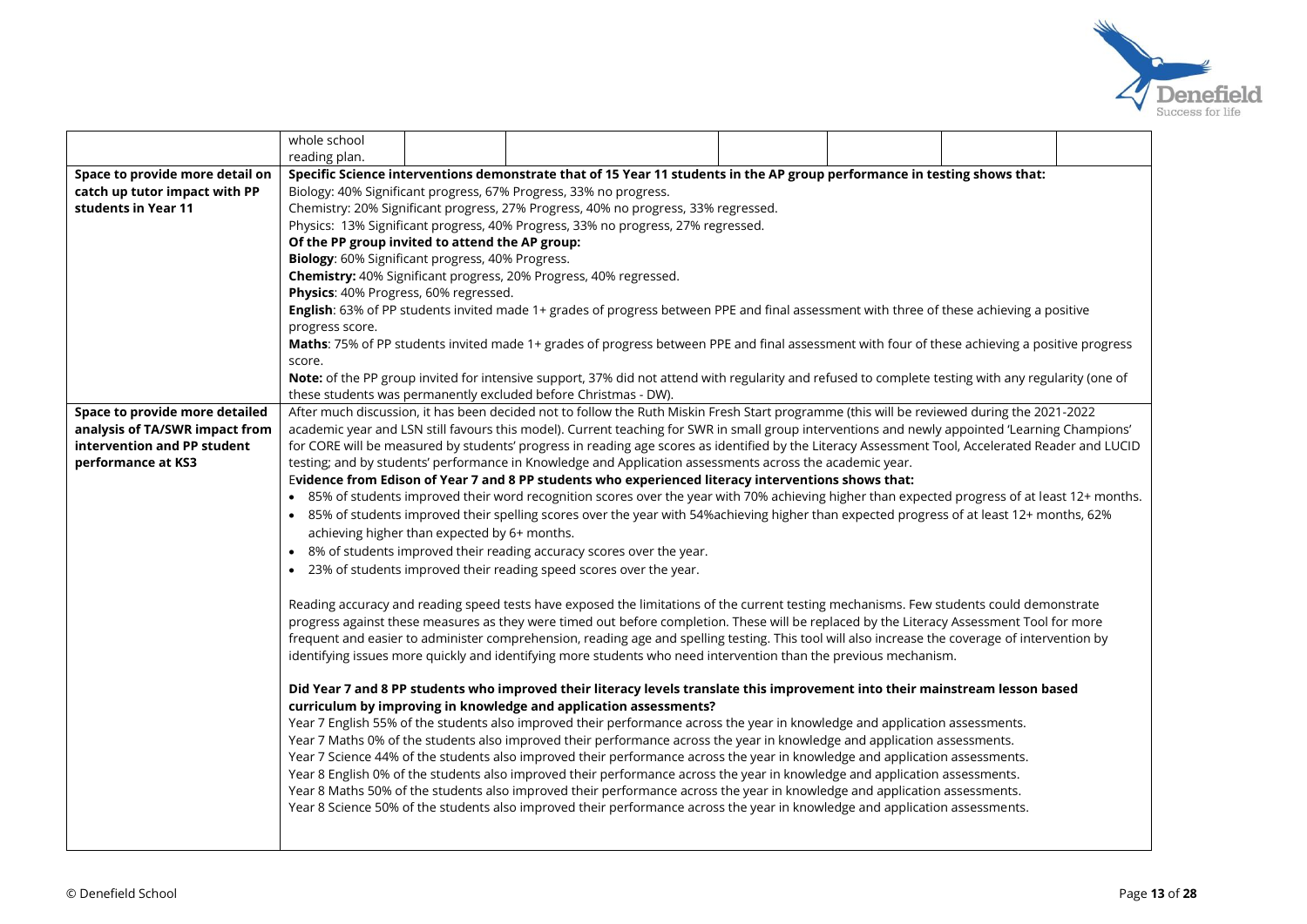

|                                                                                                             | <b>GL Assessments</b>                                                                                                                                             | Year 7 English 52% of students made "expected progress" or better with 48% of students making "less than expected progress" or lower.<br>Year 7 Maths 29% of students made "expected progress" or better with 71% of students making "less than expected progress" or lower.<br>Year 8 English 56% of students made "expected progress" or better with 44% of students making "less than expected progress" or lower.<br>Year 8 Maths 69% of students made "expected progress" or better with 31% of students making "less than expected progress" or lower.<br>Year 8 Science 76% of students made "expected progress" or better with 24% of students making "less than expected progress" or lower.                                                                                                                                                                                                                                                   |                                                                                                                                                                                                                                                                                          |  |                                                                                                                                                                                                           |         |  |  |  |  |  |  |  |
|-------------------------------------------------------------------------------------------------------------|-------------------------------------------------------------------------------------------------------------------------------------------------------------------|---------------------------------------------------------------------------------------------------------------------------------------------------------------------------------------------------------------------------------------------------------------------------------------------------------------------------------------------------------------------------------------------------------------------------------------------------------------------------------------------------------------------------------------------------------------------------------------------------------------------------------------------------------------------------------------------------------------------------------------------------------------------------------------------------------------------------------------------------------------------------------------------------------------------------------------------------------|------------------------------------------------------------------------------------------------------------------------------------------------------------------------------------------------------------------------------------------------------------------------------------------|--|-----------------------------------------------------------------------------------------------------------------------------------------------------------------------------------------------------------|---------|--|--|--|--|--|--|--|
|                                                                                                             | <b>Reflections</b>                                                                                                                                                | 1. Year 8 Science success demonstrates the impact of standardisation of approach to schemes of learning, homework, a focus on knowledge recall<br>and retention, deliberate practice and the highest expectations.<br>2. Maths and to a lesser extent English must accelerate progress towards KS3 standardisation in order to translate reading improvement gains into<br>the curriculum with too many students making less than expected progress.<br>3. The Year 7 maths cohort, who are now Y8, have an experience that has not allowed them to secure the knowledge require to make expected<br>progress and this is replicated on a cohort level. The Maths team must evaluate the reasons for this and adjust their Year 8 curriculum<br>accordingly to fill gaps. The Year 7 curriculum will be re-written with the support of the Math Morbiius hub to become a mastery curriculum and<br>address the issues here for PP (and other) students. |                                                                                                                                                                                                                                                                                          |  |                                                                                                                                                                                                           |         |  |  |  |  |  |  |  |
|                                                                                                             |                                                                                                                                                                   |                                                                                                                                                                                                                                                                                                                                                                                                                                                                                                                                                                                                                                                                                                                                                                                                                                                                                                                                                         |                                                                                                                                                                                                                                                                                          |  |                                                                                                                                                                                                           |         |  |  |  |  |  |  |  |
|                                                                                                             |                                                                                                                                                                   |                                                                                                                                                                                                                                                                                                                                                                                                                                                                                                                                                                                                                                                                                                                                                                                                                                                                                                                                                         | Utilise 'My Tutor' for 'the right'<br>students in Year 11 as a boost.<br><b>INCENTIVISE the performance</b><br>of Year 11 students to achieve<br>rewards for performance that<br>they value.<br>Celebrate how much students<br>'earn' on a celebration board<br>visible to all students. |  | Compare P8 of<br>Disadvantaged<br>students in 'My<br>Tutor' group<br>with those not.<br>Compare the P8<br>of<br>Disadvantaged<br>students who<br>receive<br>incentivised<br>bonus with<br>those who don't | LSN/ETW |  |  |  |  |  |  |  |
| <b>Ensure PP have access to Wifi,</b><br>laptop, smartphone - avoid 'we<br>can't work from home' responses. | All PP students<br>were given the<br>technology<br>needed in the<br>form of a<br>tablet/laptop in<br>order to access<br>remote learning<br>when this<br>occurred. | <b>Monitored</b><br>each week.                                                                                                                                                                                                                                                                                                                                                                                                                                                                                                                                                                                                                                                                                                                                                                                                                                                                                                                          |                                                                                                                                                                                                                                                                                          |  | Allocate all<br>machines and<br>track attendance<br>and<br>engagement                                                                                                                                     | LSN/AWS |  |  |  |  |  |  |  |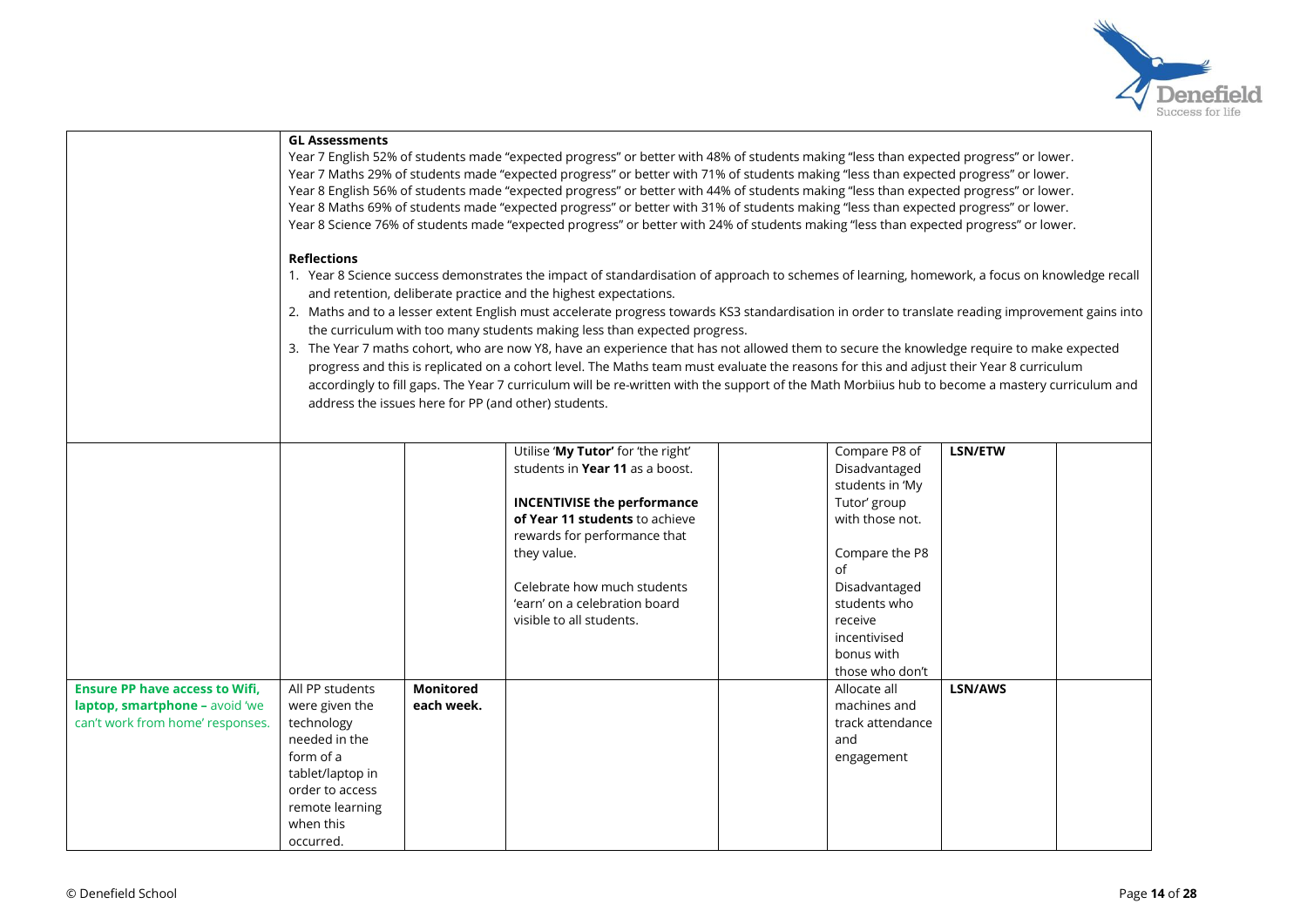

| Attendance              |  |  |  |
|-------------------------|--|--|--|
| Officer and             |  |  |  |
| <b>Student Managers</b> |  |  |  |
| were in daily           |  |  |  |
| contact with PP         |  |  |  |
| students where          |  |  |  |
| they could not see      |  |  |  |
| engagement in           |  |  |  |
| online learning         |  |  |  |
| through registers       |  |  |  |
| taken remotely on       |  |  |  |
| SIMs.                   |  |  |  |

### **3. Attitudes and Conduct**

*'Spending on intervention is welcome, but this is not the main purpose of the money. It is much better to spend it on wider barriers to learning, such as attendance and behaviour.'* **EEF Guide to the Pupil Premium**

**Improved Behaviour for Learning** – develop a culture of high expectations and support for all disadvantaged students, with no reductions in high expectations for conduct, compliance and mutual respect.

| <b>Action 2020-2021</b>                  | Impact                 | <b>Review Point</b> | <b>Action 2021-2022</b>               | Impact | <b>Tracking</b> | Lead       | <b>July 2022</b> |
|------------------------------------------|------------------------|---------------------|---------------------------------------|--------|-----------------|------------|------------------|
|                                          |                        |                     |                                       |        |                 |            | Impact           |
| We will expect compliance with           | The new behaviour      | <b>March 2021</b>   | <b>Consider centralised areas and</b> |        | Track lesson    | <b>ETW</b> |                  |
| the Denefield Golden Rules:              | programme has:         |                     | times for Extended Learning           |        | exits to        |            |                  |
| 'Follow all instructions' and 'Do not    | Reduced PP students'   |                     | completion beginning Years 10         |        | identify a      |            |                  |
| disrupt learning' and will not           | lesson removals        |                     | and 11 if students are not            |        | decrease for    |            |                  |
| negotiate on these fundamental           | between March and      |                     | completing this - supervised by       |        | Disadvantaged   |            |                  |
| basics for our learning                  | July 2021 by -65% (-   |                     | FLs and SLT. This should be an        |        | students over   |            |                  |
| environment - especially for PP          | 69% all) from their    |                     | expectation and non-negotiable as     |        | time            |            |                  |
| students who will benefit the most       | highest weekly total.  |                     | memorising key knowledge is           |        |                 |            |                  |
| from compliance with these               |                        |                     | integral to academic success.         |        | Track           |            |                  |
| expectations.                            | Reduced PP students'   |                     |                                       |        | Extended        |            |                  |
|                                          | accrual of negative    |                     | This is a dedicated room where PP     |        | Learning and    |            |                  |
| <b>Enforce sanctions</b> for lateness to | behaviour points by -  |                     | students are required to attend if    |        | lateness        | <b>AWS</b> |                  |
| lessons or poor behaviour/               | 52% (-71% all) from    |                     | they are not submitting Extended      |        | detentions      |            |                  |
| participation in lessons in Year 11      | their highest weekly   |                     | Learning.                             |        | and identify a  |            |                  |
| and 13 – with no excuses                 | total.                 |                     |                                       |        | decrease for    |            |                  |
| accepted.                                |                        |                     | Roll out to Years 7 to 9 if this is   |        | Disadvantaged   |            |                  |
|                                          | Interventions such as  |                     | successful.                           |        | students        |            |                  |
| All students to have a                   | Boxing Clever and      |                     |                                       |        |                 |            |                  |
| standardised consequence for             | Rushall Farm have      |                     |                                       |        |                 |            |                  |
| lateness to school and missing           | shown an impact on     |                     |                                       |        |                 |            |                  |
| period 1.                                | students' positive and |                     |                                       |        |                 |            |                  |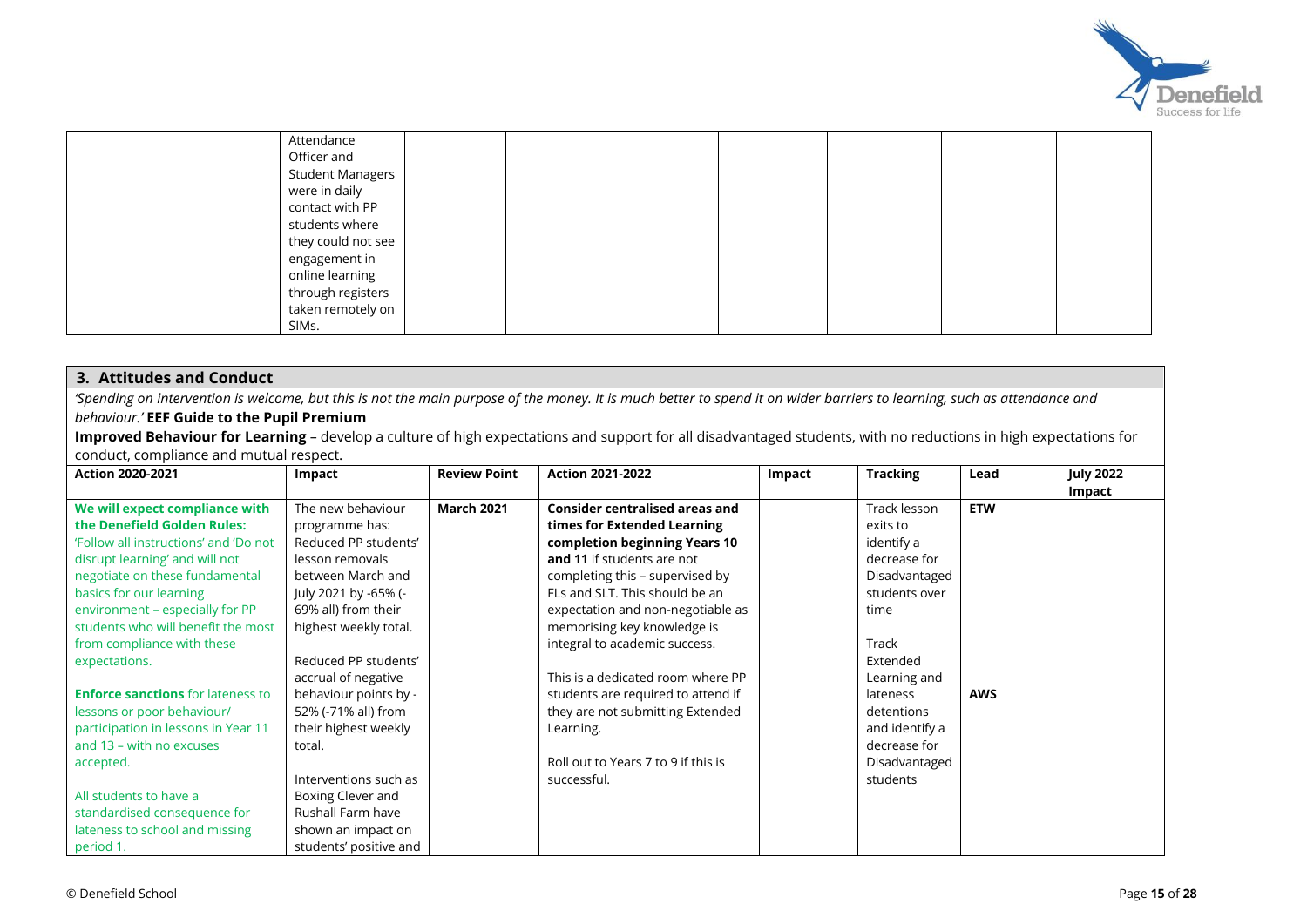

|                                         | pro-social behaviours |                   |                                    |                |                 |  |
|-----------------------------------------|-----------------------|-------------------|------------------------------------|----------------|-----------------|--|
|                                         | and are detailed      |                   |                                    |                |                 |  |
|                                         | below.                |                   |                                    |                |                 |  |
| <b>Provide the certainty and safety</b> | The new behaviour     | <b>March 2021</b> | Provide the certainty and safety   | Reduce the     | <b>ETW/AWS</b>  |  |
| of stability and routine for            | programme has         |                   | of stability and routine for       | volume of      | <b>HOL</b>      |  |
| students where this is a challenge      | reduced PP students'  |                   | students where this is a challenge | exits from     |                 |  |
| outside of school by following our      | lesson removals       |                   | outside of school by following our | lessons (Stage |                 |  |
| behaviour expectations policy and       | between March and     |                   | behaviour expectations policy and  | 3s) for        |                 |  |
| using the BIR to facilitate students'   | July 2021 by -65% (-  |                   | using the BIR or BSR to facilitate | Disadvantaged  |                 |  |
| educational inclusion - without         | 69% all) from their   |                   | students' educational inclusion -  | students       |                 |  |
| reducing our expectations for           | highest weekly total. |                   | without reducing our expectations  |                |                 |  |
| students' conduct and compliance.       |                       |                   | for students' conduct and          | Track where    |                 |  |
|                                         | Reduced PP students'  |                   | compliance.                        | we were        |                 |  |
| Plan how to staff and design the        | accrual of negative   | <b>June 2021</b>  |                                    | September-     |                 |  |
| curriculum of the BSR room to           | behaviour points by - |                   | Use the BSR room effectively:      | December       |                 |  |
| include                                 | 52% (-71% all) from   |                   | 1. Identified the small group of   | 2020 and       |                 |  |
| 1. Identifying the small group of       | their highest weekly  |                   | students for whom this room is     | compare with   |                 |  |
| students for whom this room             | total.                |                   | appropriate, ensuring all key      | 2020-2021.     |                 |  |
| is appropriate and ensuring all         |                       |                   | staff know this.                   |                |                 |  |
| key staff know this.                    |                       |                   | 2. Triage system to ensure BSR     | Reduce         |                 |  |
| 2. Design triage system to ensure       |                       |                   | room works.                        | exclusions and |                 |  |
| <b>BSR room works.</b>                  |                       |                   | 3. Staffing in place.              | PEXS           |                 |  |
| 3. Staffing in place                    |                       |                   | 4. Therapy plan in place           |                |                 |  |
| 4. Therapy plan in place and            |                       |                   | 5. Academic progress curriculum    |                |                 |  |
| resourced.                              |                       |                   | in place                           |                |                 |  |
| 5. Academic progress curriculum         |                       |                   |                                    |                |                 |  |
| in place.                               |                       |                   | 6. Reintegration to mainstream     |                |                 |  |
| 6. Reintegration to mainstream          |                       |                   | successful                         |                |                 |  |
| Year 11 centralised 'pick-up' bus       |                       | <b>April 2021</b> | <b>Consider Years 7 to 11</b>      | Increased      | <b>AWS</b>      |  |
| every day to ensure no PP student       |                       |                   | centralised 'pick-up' bus every    | attendance for |                 |  |
| is allowed to 'not' attend              |                       |                   | day to ensure no PP student is     | Disadvantaged  |                 |  |
| detention/catch-up. Clear               |                       |                   | allowed to 'not' attend            | students at    |                 |  |
| consequences for students who           |                       |                   | detention/catch-up. Clear          | key            |                 |  |
| choose to defy staff instructions       |                       |                   | consequences for students who      | interventions  |                 |  |
|                                         |                       |                   | choose to defy staff instructions  |                |                 |  |
| <b>Ensure that each Year 11 PP/</b>     |                       | <b>April 2021</b> | Ensure that each Year 10 and 11    | <b>Track</b>   | <b>LSN/DHOF</b> |  |
| <b>Disadvantaged student has a</b>      |                       |                   | PP/Disadvantaged student has       | performance    |                 |  |
| support plan which is monitored         |                       |                   | a support plan which is            | of             |                 |  |
| and reviewed by FLs each term.          |                       |                   | monitored and reviewed by FLs      | Disadvantaged  |                 |  |
|                                         |                       |                   | each term.                         | students on    |                 |  |
|                                         |                       |                   |                                    | plans ensuring |                 |  |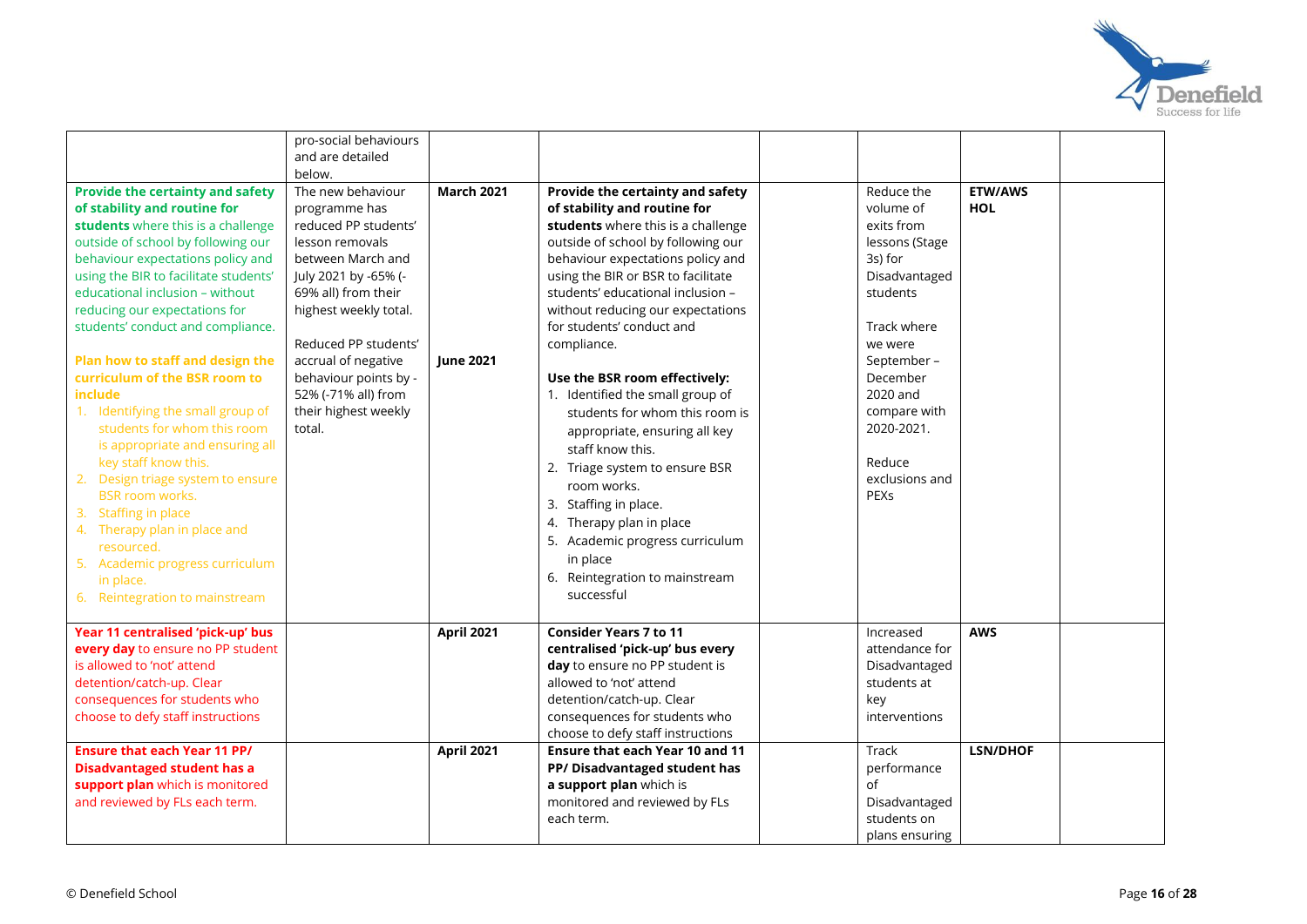

| <b>Ensure that where</b><br>PP/Disadvantaged students do not<br>respond to their support plans,<br>more rigorous measures are put<br>in place to enforce participation<br>in lessons and completion of<br>extended learning.<br>Only 30 students so this is<br>achievable. |                                                                                                                                                                                                                                        |                   | Ensure that where<br>PP/Disadvantaged students do not<br>respond to their support plans,<br>more rigorous measures are put<br>in place to enforce participation<br>in lessons and completion of<br>extended learning. | progress in<br>knowledge<br>and skills<br>Review P8<br>scores of<br>students on<br>plans from<br>when the plan<br>is put in place<br>to exam<br>outcome -<br>what is the<br>impact? |            |  |
|----------------------------------------------------------------------------------------------------------------------------------------------------------------------------------------------------------------------------------------------------------------------------|----------------------------------------------------------------------------------------------------------------------------------------------------------------------------------------------------------------------------------------|-------------------|-----------------------------------------------------------------------------------------------------------------------------------------------------------------------------------------------------------------------|-------------------------------------------------------------------------------------------------------------------------------------------------------------------------------------|------------|--|
| <b>RSLs to focus on progress of</b><br>Year 10 and 11<br><b>PP/Disadvantaged students</b><br>relentlessly, providing academic<br>support in the first instance, and<br>enforcing participation and<br>completion of extended learning<br>where required.                   | Year 11 P8 shifted<br>from $-1.29$ PPEs to $-$<br>0.38 TAGs with a<br>rigorous process of<br>moderation in place<br>$(2020 - 0.5, 2019 -$<br>$1.14$ ).<br>Year 10 PPEs show a<br>P8 of -1.62 an area<br>for intervention<br>$2021 +$ . | <b>March 2021</b> |                                                                                                                                                                                                                       | RSL notes to<br>show that<br>student<br>performance<br>is improving,<br>lesson<br>participation<br>increases and<br>non-<br>submission of<br>extended<br>learning<br>decreases.     | <b>DAV</b> |  |

| 4. Wider strategies                                                                                                                                                      |                      |                     |                              |        |                             |            |                  |  |  |  |  |
|--------------------------------------------------------------------------------------------------------------------------------------------------------------------------|----------------------|---------------------|------------------------------|--------|-----------------------------|------------|------------------|--|--|--|--|
| 'Spending on intervention is welcome, but this is not the main purpose of the money. It is much better to spend it on wider barriers to learning, such as attendance and |                      |                     |                              |        |                             |            |                  |  |  |  |  |
| behaviour.' EEF Guide to the Pupil Premium                                                                                                                               |                      |                     |                              |        |                             |            |                  |  |  |  |  |
| <b>Action 2020-2021</b>                                                                                                                                                  | Impact               | <b>Review Point</b> | <b>Action 2021-2022</b>      | Impact | <b>Tracking</b>             | Lead       | <b>July 2022</b> |  |  |  |  |
|                                                                                                                                                                          |                      |                     |                              |        |                             |            | Impact           |  |  |  |  |
| <b>Engage a high-quality and</b>                                                                                                                                         | Target not met.      | Feb 2021            | Improve the attendance of PP |        | Daily tracking of           | <b>AWS</b> |                  |  |  |  |  |
| efficient attendance officer to                                                                                                                                          |                      |                     | students from 90.85% to 96%  |        | attendance with             |            |                  |  |  |  |  |
| track and monitor PP attendance                                                                                                                                          | Impact was made      |                     |                              |        | follow up calls             |            |                  |  |  |  |  |
| and engagement.                                                                                                                                                          | on Year 8 with a     |                     |                              |        | resulting in an             |            |                  |  |  |  |  |
|                                                                                                                                                                          | reduction from 12 -  |                     |                              |        | increase in                 |            |                  |  |  |  |  |
| Improve the attendance of PP                                                                                                                                             | 7 PA students        | <b>lune 2021</b>    |                              |        | Disadvantaged               |            |                  |  |  |  |  |
| students from 90.85% to 96%                                                                                                                                              | across the Year and  |                     |                              |        | students'                   |            |                  |  |  |  |  |
|                                                                                                                                                                          | Year 9 to $7 - 6$ PA |                     |                              |        | attendance from             |            |                  |  |  |  |  |
|                                                                                                                                                                          |                      |                     |                              |        | $\rule{1em}{0.15mm}$ to 96% |            |                  |  |  |  |  |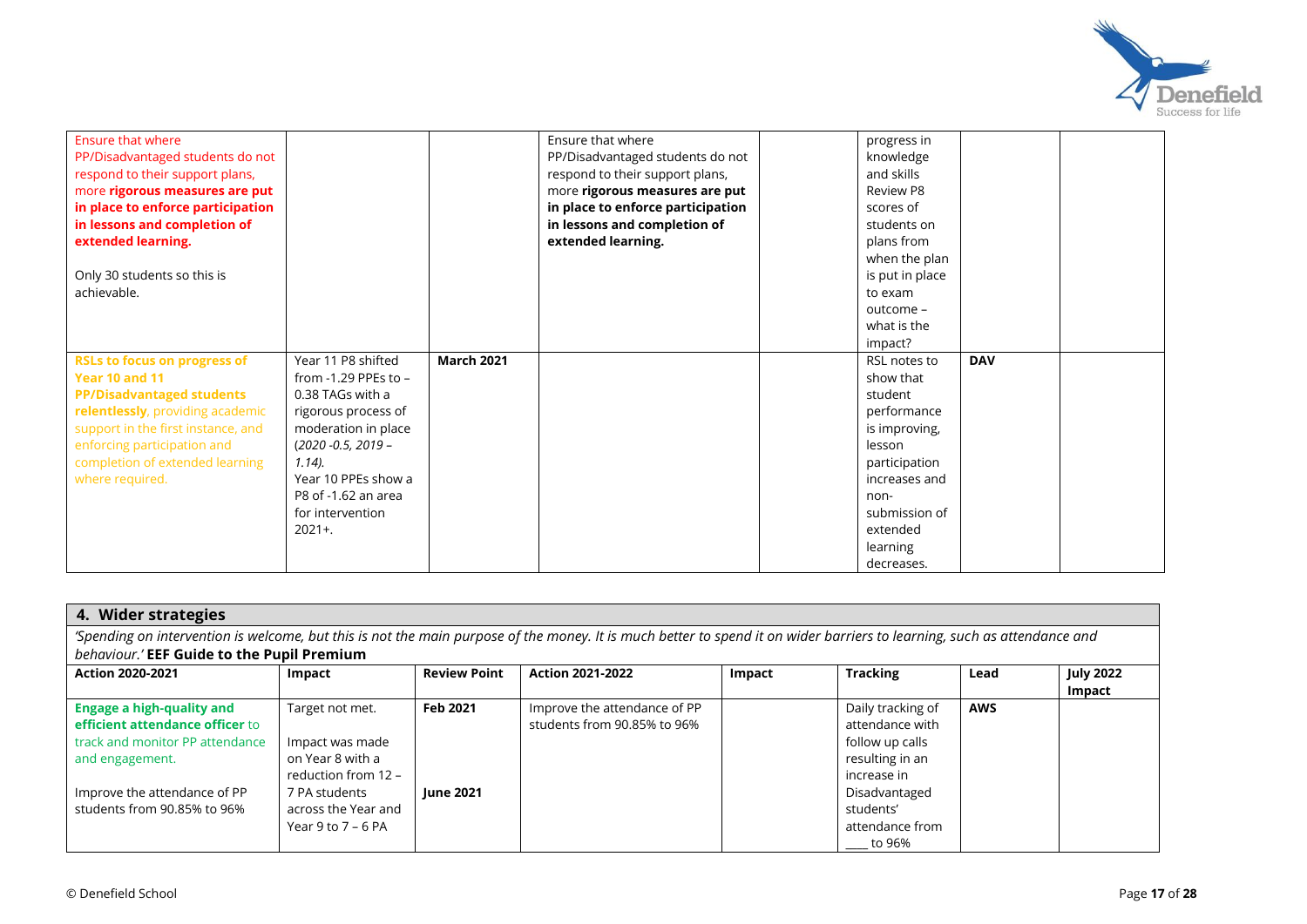

|                                   | students across the    |                   |  |                   |         |  |
|-----------------------------------|------------------------|-------------------|--|-------------------|---------|--|
|                                   | year.                  |                   |  |                   |         |  |
|                                   |                        |                   |  |                   |         |  |
|                                   | In Year 7 an           |                   |  |                   |         |  |
|                                   | increase of Year 8 to  |                   |  |                   |         |  |
|                                   | 12 PA students and     |                   |  |                   |         |  |
|                                   |                        |                   |  |                   |         |  |
|                                   | in Year 10 an          |                   |  |                   |         |  |
|                                   | increase of 6-10 PA    |                   |  |                   |         |  |
|                                   | students was           |                   |  |                   |         |  |
|                                   | recorded.              |                   |  |                   |         |  |
|                                   |                        |                   |  |                   |         |  |
|                                   | If figures from a T3   |                   |  |                   |         |  |
|                                   | spike during           |                   |  |                   |         |  |
|                                   | lockdown 3 are         |                   |  |                   |         |  |
|                                   | compared with T6:      |                   |  |                   |         |  |
|                                   | Year 7 PA reduces      |                   |  |                   |         |  |
|                                   |                        |                   |  |                   |         |  |
|                                   | from 31 - 12, Year 8   |                   |  |                   |         |  |
|                                   | from 28 - 7, Year 9    |                   |  |                   |         |  |
|                                   | from $21 - 6$ and      |                   |  |                   |         |  |
|                                   | Year 10 from 34 -      |                   |  |                   |         |  |
|                                   | 10.                    |                   |  |                   |         |  |
|                                   |                        |                   |  |                   |         |  |
|                                   | A whole school         |                   |  |                   |         |  |
|                                   | reduction on PP PA     |                   |  |                   |         |  |
|                                   | from 45 - 35 has       |                   |  |                   |         |  |
|                                   | been recorded          |                   |  |                   |         |  |
|                                   | across the year.       |                   |  |                   |         |  |
|                                   | Year 10 followed by    |                   |  |                   |         |  |
|                                   |                        |                   |  |                   |         |  |
|                                   | Year 7 to 8 have the   |                   |  |                   |         |  |
|                                   | greatest number of     |                   |  |                   |         |  |
|                                   | PA and will be initial |                   |  |                   |         |  |
|                                   | foci in September.     |                   |  |                   |         |  |
|                                   |                        |                   |  |                   |         |  |
|                                   | What was the           |                   |  |                   |         |  |
|                                   | overall PP PA %?       |                   |  |                   |         |  |
| <b>Ensure engagement of PP</b>    | All PP students        | <b>March 2021</b> |  | Daily tracking of | AWS/LSN |  |
| students in remote learning,      | invited to Study       |                   |  | attendance with   |         |  |
| including where access to         | Club provision.        |                   |  | follow up calls   |         |  |
| hardware or internet is an issue. |                        |                   |  | resulting in      |         |  |
|                                   | All PP students        |                   |  | hardware/internet |         |  |
|                                   | given hardware. All    |                   |  | provision         |         |  |
|                                   | PP students'           |                   |  | provided          |         |  |
|                                   |                        |                   |  |                   |         |  |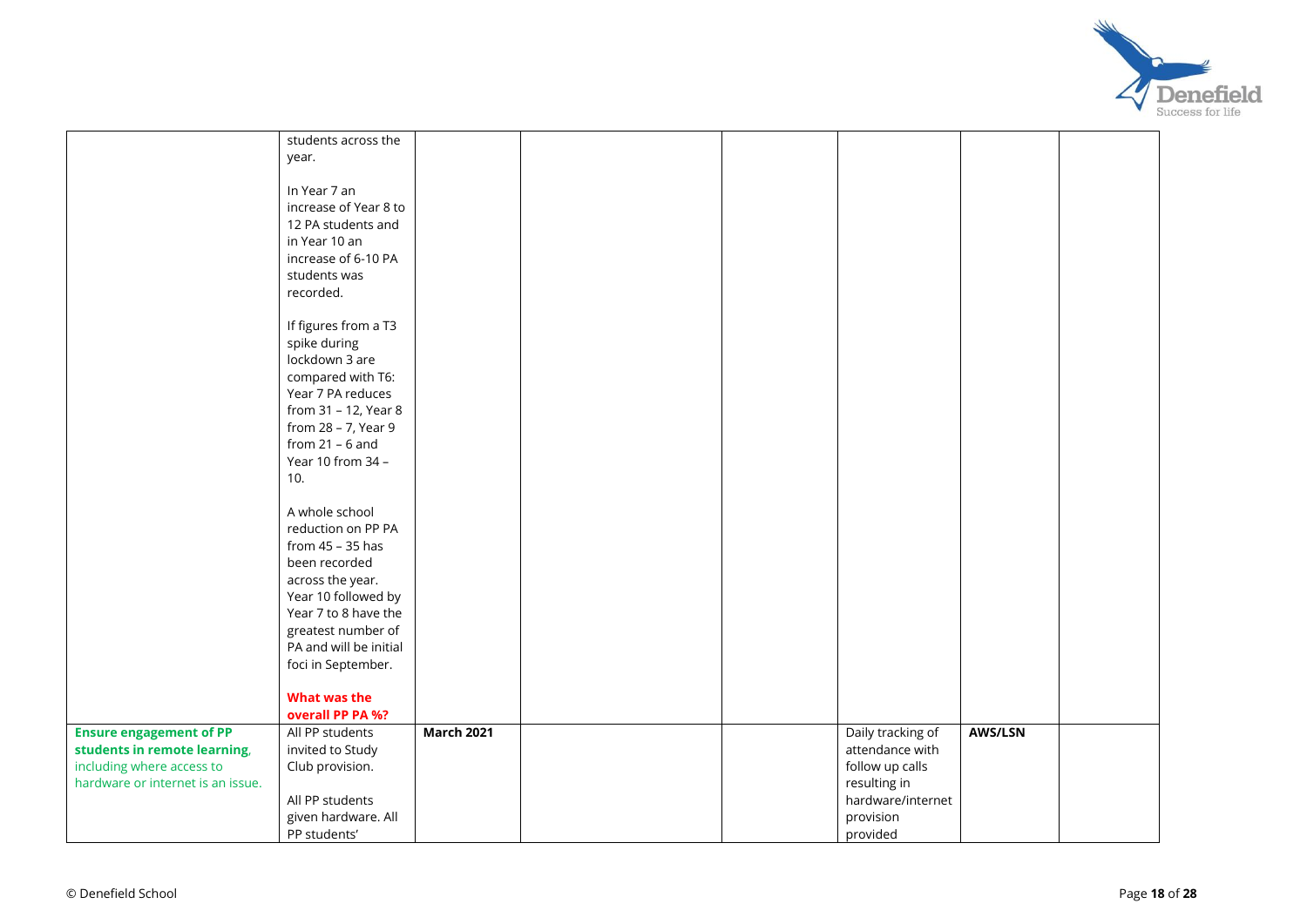

|                                                               | parents/cares given<br>advice on how to<br>use phones and<br>hotspots for<br>internet access. All<br>parents/carers<br>contacted re: phone<br>providers' deals for<br>unlimited data.<br>All parents/cares of<br>PP students not<br>seen to be engaging<br>with TEAMS, Satchel<br>or SIMs attendance<br>contacted each day.<br>Request to attend<br>Study Club offered<br>again. |                   |                                                                                                                                                                                                                                                                                                                                                                                     |                                                                                                                                                      |                |  |
|---------------------------------------------------------------|----------------------------------------------------------------------------------------------------------------------------------------------------------------------------------------------------------------------------------------------------------------------------------------------------------------------------------------------------------------------------------|-------------------|-------------------------------------------------------------------------------------------------------------------------------------------------------------------------------------------------------------------------------------------------------------------------------------------------------------------------------------------------------------------------------------|------------------------------------------------------------------------------------------------------------------------------------------------------|----------------|--|
| <b>Improve remote attendance of</b><br>disadvantaged students | What was the PP<br>attendance T3<br>Lockdown?                                                                                                                                                                                                                                                                                                                                    | <b>March 2021</b> | Improve attendance of<br>disadvantaged students                                                                                                                                                                                                                                                                                                                                     | Daily tracking of<br>attendance with<br>follow up calls<br>resulting in an<br>increase in<br>Disadvantaged<br>students'<br>attendance from<br>to 96% | AWS/HOH        |  |
|                                                               |                                                                                                                                                                                                                                                                                                                                                                                  |                   | 'Culture of our school'<br>induction to ensure students<br>understand how to behave<br>respectfully and how to learn<br>effectively in our school<br>community:<br>Years 7 and 8 - Full immersion<br>on our culture with training on<br>how to behave (eg enter and<br>exit classrooms etc) how to<br>learn (lesson on a page etc).<br>Year 9+ - Refresher version of<br>the above. | Reduction of<br>lesson exits and<br>Stage 3s.                                                                                                        | <b>AWS/ETW</b> |  |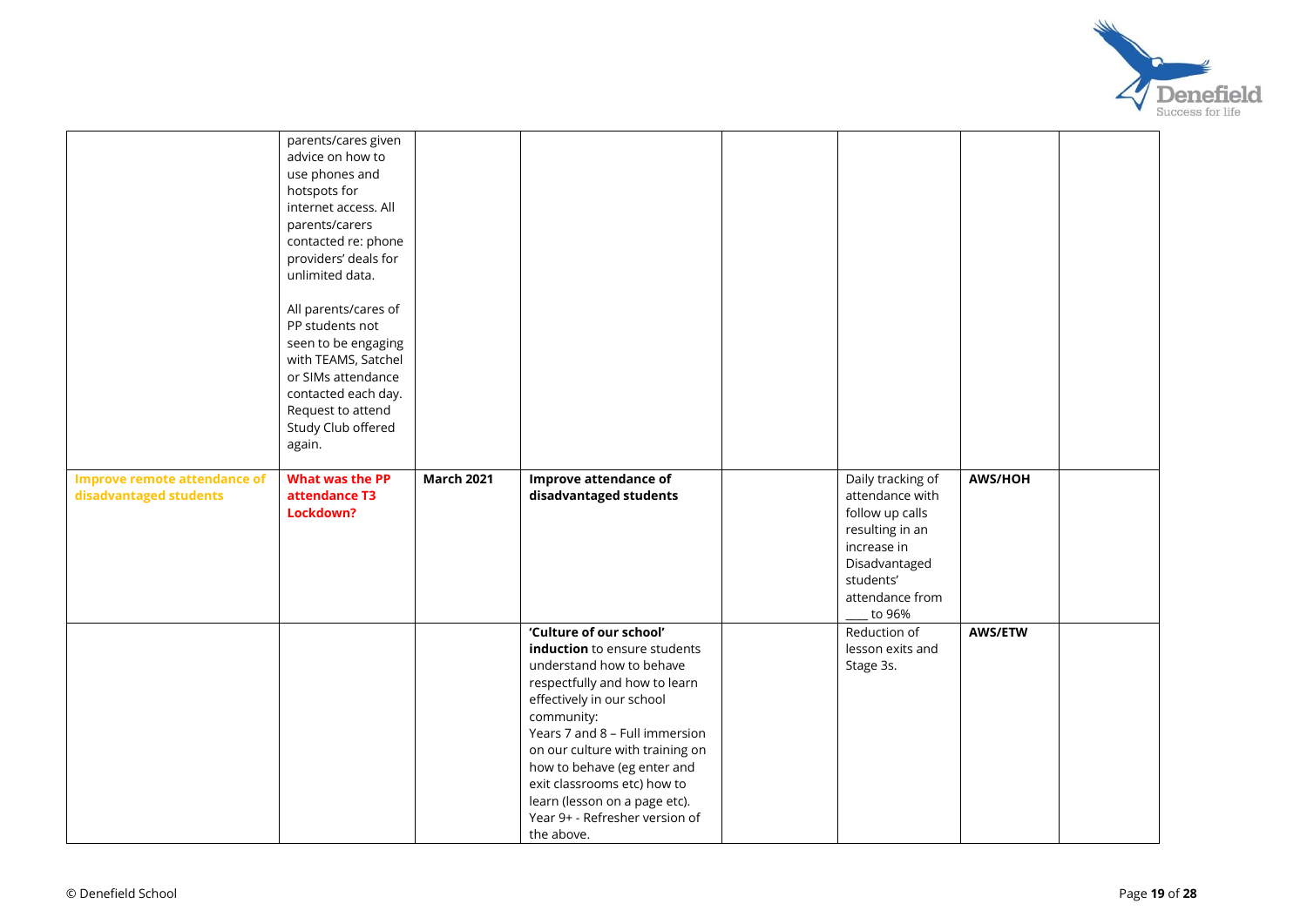

| <b>Identify remote learning</b><br><b>Barriers for PP students and</b><br>create intervention plans to<br>address these barriers with<br>demonstrable and measurable<br>progress. Year 11 first as they<br>may return to school the most<br>quickly.                                                                                                                                                                                                                        | All PP students<br>given hardware. All<br>PP students'<br>parents/cares given<br>advice on how to<br>use phones and<br>hotspots for<br>internet access. All<br>parents/carers<br>contacted re: phone<br>providers' deals for<br>unlimited data.<br>All PP students<br>invited to Study<br>Club provision. | <b>Feb 2021</b>                      |                                                                                                                                                                   | Barriers identified<br>and addressed<br>with<br>demonstrable<br>progress in<br>academic<br>progress                                                          | <b>AWS/HOH</b>           |  |
|-----------------------------------------------------------------------------------------------------------------------------------------------------------------------------------------------------------------------------------------------------------------------------------------------------------------------------------------------------------------------------------------------------------------------------------------------------------------------------|-----------------------------------------------------------------------------------------------------------------------------------------------------------------------------------------------------------------------------------------------------------------------------------------------------------|--------------------------------------|-------------------------------------------------------------------------------------------------------------------------------------------------------------------|--------------------------------------------------------------------------------------------------------------------------------------------------------------|--------------------------|--|
| <b>Identify barriers to learning for</b><br>PP students and create a 'PP<br>passport' plan - gather soft data<br>on excel that can support<br>teachers' planning and pastoral<br>support.<br>1. Identify the information to<br>collect - what do we want to<br>know?<br>2. Collect student and<br>parent/carer response to the<br>Q: what would you like our<br>teachers to know that would<br>help you in the classroom?<br>3. Collect information for Years<br>7.8 and 10 | This will be ready<br>for September 2021                                                                                                                                                                                                                                                                  | <b>July 2021</b>                     | PP passport plans to be<br>created for Year 9 and 11 to<br>complement the passports<br>created for Years 7,8 and 10 by<br>December 2021.                          | QA evidence from<br>teacher files and<br>drop-ins shows<br>that passport<br>information has<br>supported seating<br>arrangements<br>and teacher<br>planning/ | AWS/HOH/<br><b>DHOFS</b> |  |
| <b>Ensure that all pastoral</b><br>support and SEMH support<br>leads to behavioural<br>compliance in 'Study Club'<br>students and translates into<br>improved academic performance<br>of students.                                                                                                                                                                                                                                                                          | The new behaviour<br>programme has:<br>Reduced PP<br>students' lesson<br>removals between<br>March and July 2021<br>by -65% (-69% all)<br>from their highest<br>weekly total.                                                                                                                             | <b>March 2021</b><br><b>May 2021</b> | <b>Ensure that all pastoral</b><br>support leads to behavioural<br>compliance in students and<br>translates into improved<br>academic performance of<br>students. | Disadvantaged<br>students have<br>reduced exits<br>from lessons and<br>improved<br>outcomes across<br>subjects                                               | <b>AWS/HOH</b>           |  |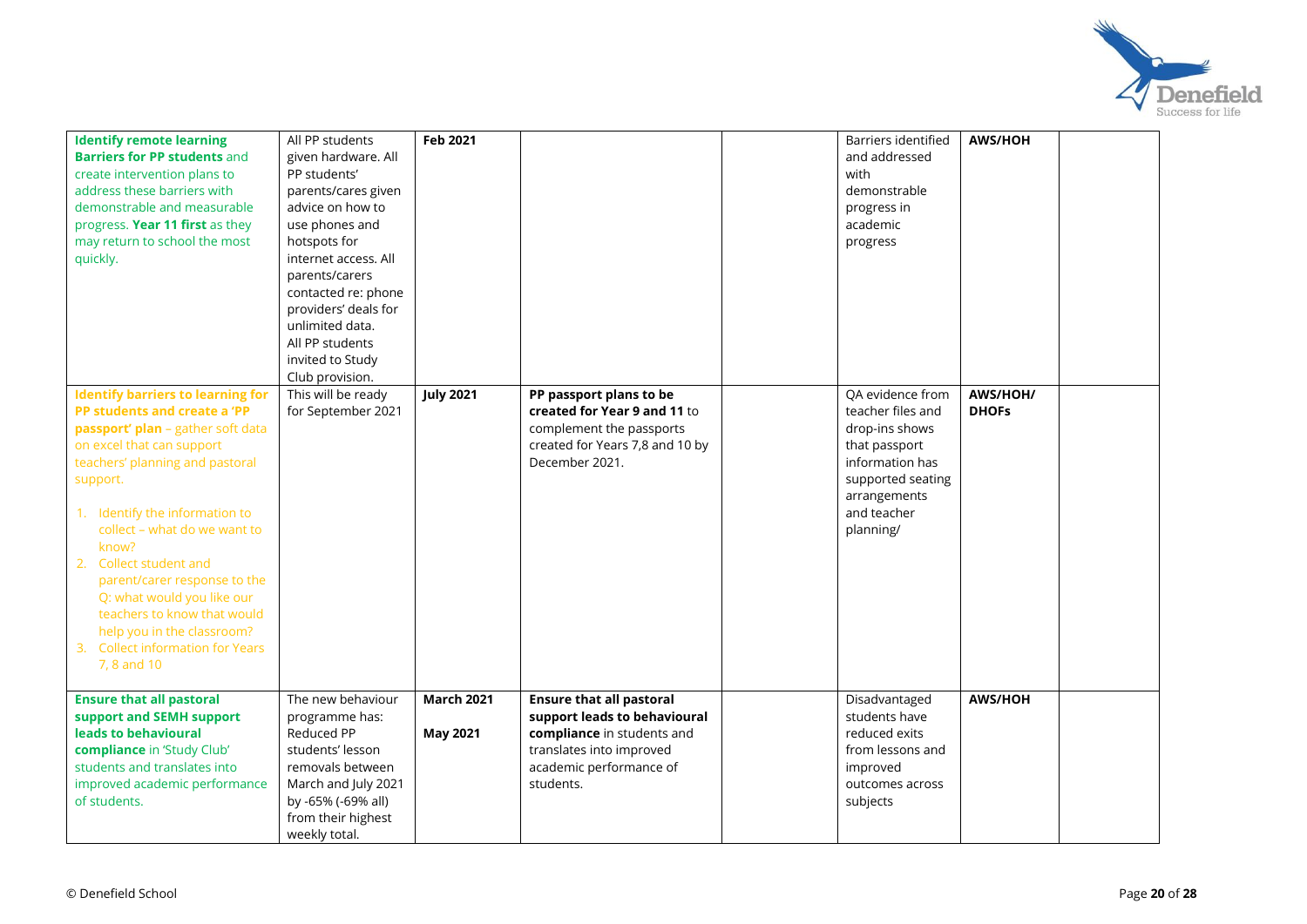

|                                                                                                                                                                                                                   | Reduced PP<br>students' accrual of<br>negative behaviour<br>points by -52% (-<br>71% all) from their<br>highest weekly total.                                                                                                                                                                                  |                                      |                                                                                                                                                                                                                                                                                                                                                                                                                                          |                                                                                                                |                |  |
|-------------------------------------------------------------------------------------------------------------------------------------------------------------------------------------------------------------------|----------------------------------------------------------------------------------------------------------------------------------------------------------------------------------------------------------------------------------------------------------------------------------------------------------------|--------------------------------------|------------------------------------------------------------------------------------------------------------------------------------------------------------------------------------------------------------------------------------------------------------------------------------------------------------------------------------------------------------------------------------------------------------------------------------------|----------------------------------------------------------------------------------------------------------------|----------------|--|
| <b>Ensure that all pastoral and</b><br><b>SEMH support for students</b><br>translates into improved<br>behavioural compliance in<br>students and translates into<br>improved academic performance<br>of students. | The new behaviour<br>programme has:<br>Reduced PP<br>students' lesson<br>removals between<br>March and July 2021<br>by -65% (-69% all)<br>from their highest<br>weekly total.<br>Reduced PP<br>students' accrual of<br>negative behaviour<br>points by -52% (-<br>71% all) from their<br>highest weekly total. | <b>June 2021</b>                     | <b>Ensure that all SEMH support</b><br>translates into improved<br>behavioural compliance in<br>students and translates into<br>improved academic<br>performance of students.                                                                                                                                                                                                                                                            | Disadvantaged<br>students have<br>reduced exits<br>from lessons and<br>improved<br>outcomes across<br>subjects | <b>AWS/HOL</b> |  |
| Personal invites for<br>parents/carers of Disadvantaged<br>children to attend Parents'<br>Evenings.<br>Reminders to be sent and calls to<br>be made to encourage<br>attendance.                                   | <b>Parents' Evening</b><br><b>stats</b>                                                                                                                                                                                                                                                                        | <b>March 2021</b><br><b>May 2021</b> | Improve the engagement of<br>parents and carers in the<br>educational progress of their<br>children.<br>Design a plan for tutor<br>conversations to create a<br>bridge between home and<br>school for Disadvantaged<br>students and their families.<br>Ensure that working with<br>families (where families are<br>supportive of our narrative)<br>leads to improvements in<br>behavioural compliance in<br>students and translates into | Track attendance<br>of PP students'<br>parents as a % in<br>Years 7 to 11 year<br>on year.                     | <b>AWS/HOH</b> |  |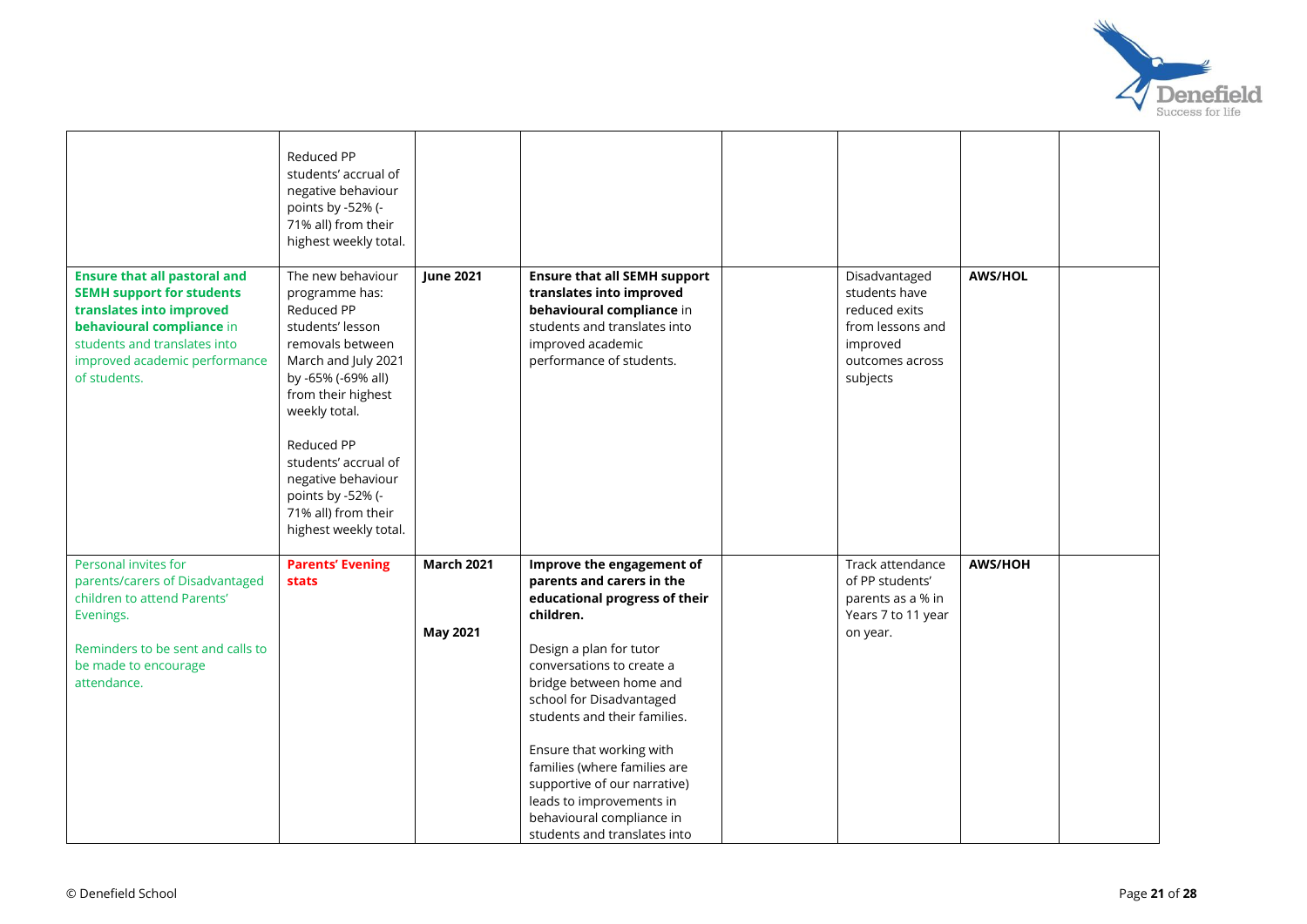

|                              |                        | improved academic              |  |  |
|------------------------------|------------------------|--------------------------------|--|--|
|                              |                        | performance of students.       |  |  |
|                              |                        | Improve students' access to    |  |  |
|                              |                        | cultural capital with exposure |  |  |
|                              |                        | to at least ten classic novels |  |  |
|                              |                        | between Years 7 to 11          |  |  |
| Interventions to improve Pro | <b>Boxing Clever</b>   |                                |  |  |
| Social behaviour:            | participants'          |                                |  |  |
|                              | survey Year 8          |                                |  |  |
| Rushall Farm project Year 8  | <b>Boys:</b>           |                                |  |  |
| <b>Boxing Clever Year 8</b>  | 100% Agree and         |                                |  |  |
| AP support.                  | 62% Strongly Agree     |                                |  |  |
|                              | that their well-being  |                                |  |  |
|                              | and confidence has     |                                |  |  |
|                              | improved.              |                                |  |  |
|                              | 100% Agree and         |                                |  |  |
|                              | 50% Strongly Agree     |                                |  |  |
|                              | that their: ability to |                                |  |  |
|                              | work with others,      |                                |  |  |
|                              | listening skills and   |                                |  |  |
|                              | positive attitude      |                                |  |  |
|                              | about school have      |                                |  |  |
|                              | improved.              |                                |  |  |
|                              | 100% Agree and         |                                |  |  |
|                              | 62% Strongly Agree     |                                |  |  |
|                              | that their well-being  |                                |  |  |
|                              | and confidence has     |                                |  |  |
|                              | improved.              |                                |  |  |
|                              | 100% Agree and         |                                |  |  |
|                              | 38% Strongly Agree     |                                |  |  |
|                              | that their ability to  |                                |  |  |
|                              | manage their           |                                |  |  |
|                              | negative feelings      |                                |  |  |
|                              | has improved.          |                                |  |  |
|                              | 100% Agree and         |                                |  |  |
|                              | 88% Strongly Agree     |                                |  |  |
|                              | that sessions have     |                                |  |  |
|                              | helped them to         |                                |  |  |
|                              | believe that they      |                                |  |  |
|                              | can achieve a goal if  |                                |  |  |
|                              | they work hard         |                                |  |  |
|                              | enough.                |                                |  |  |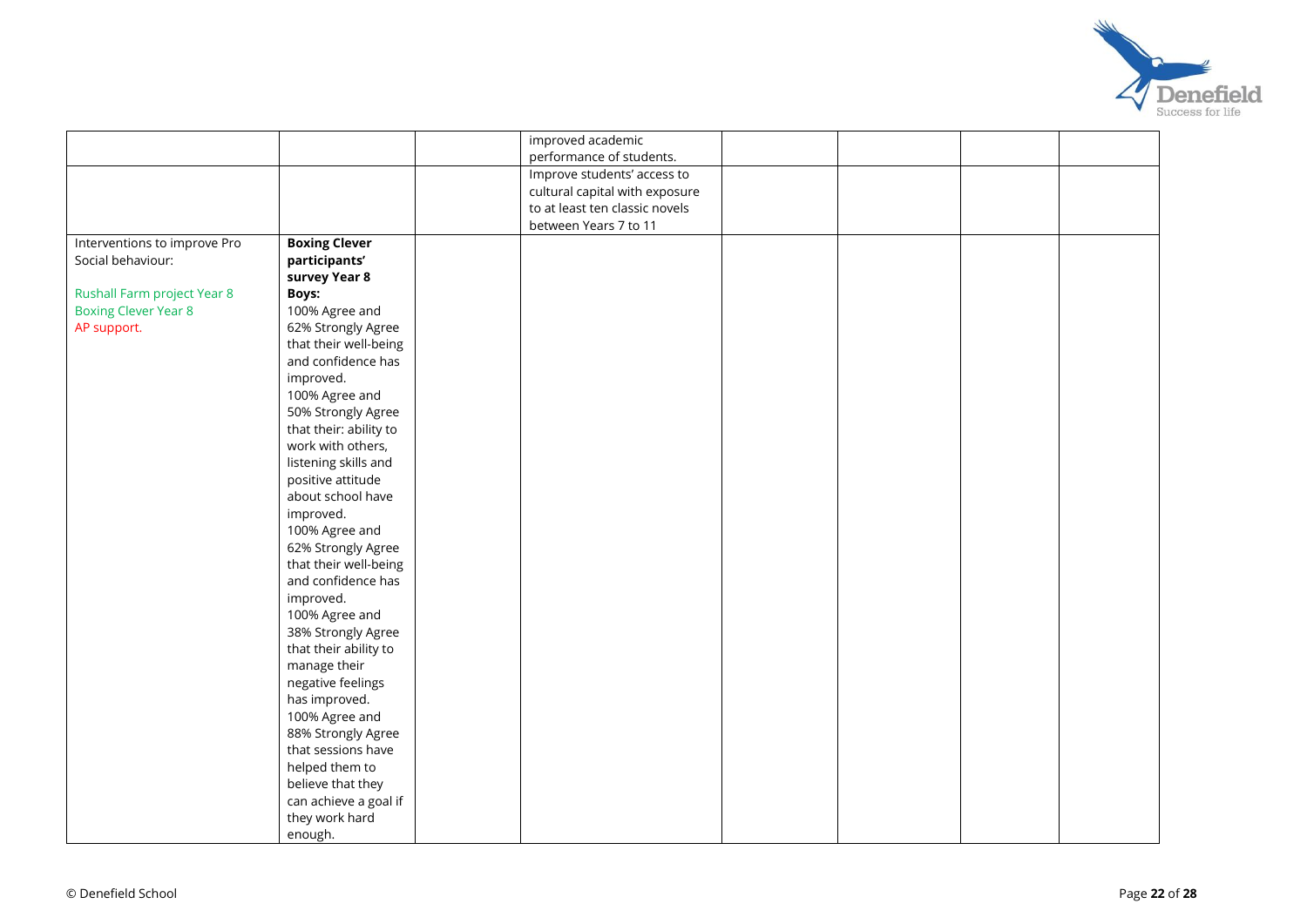

| 88% of participants |  |  |  |
|---------------------|--|--|--|
| have recorded less  |  |  |  |
| lesson exits and    |  |  |  |
| stages given by     |  |  |  |
| teachers.           |  |  |  |
|                     |  |  |  |
| <b>Rushall Farm</b> |  |  |  |
| experience:         |  |  |  |
| 50% of students     |  |  |  |
| have shown an       |  |  |  |
| improvement on all  |  |  |  |
| measures.           |  |  |  |
| 100% of students    |  |  |  |
| have shown an       |  |  |  |
| improvement in 4    |  |  |  |
| out of 9 measures.  |  |  |  |
| These measures      |  |  |  |
| include: reducing   |  |  |  |
| incidents of anti-  |  |  |  |
| social behaviours,  |  |  |  |
|                     |  |  |  |
| acceptance of       |  |  |  |
| consequences and    |  |  |  |
| reduced lesson      |  |  |  |
| exits.              |  |  |  |
|                     |  |  |  |

## **Evidence Base:**

- EEF Toolkit and Sutton Trust evidence on what creates the greatest amount of education for students and students from disadvantaged backgrounds including: EEF Guide to The Pupil Premium 2019 and EEF The Attainment Gap Report 2018
- Up-to-date educational research based upon cognitive science.
- 'Visible Learning' by John Hattie
- 'Teach Like A Champion', 'Teaching in the Online Classroom' and 'Practice Perfect' Doug Lemov
- Michaela School and their book 'Battle Hymn of the Tiger Teachers'
- Mossbourne Academy and the evidence in the book 'Education, Education, Education' by Lord Adonis.
- Cabot Learning Federation
- Bristol Brunel Academy strong P8 PP performance over three years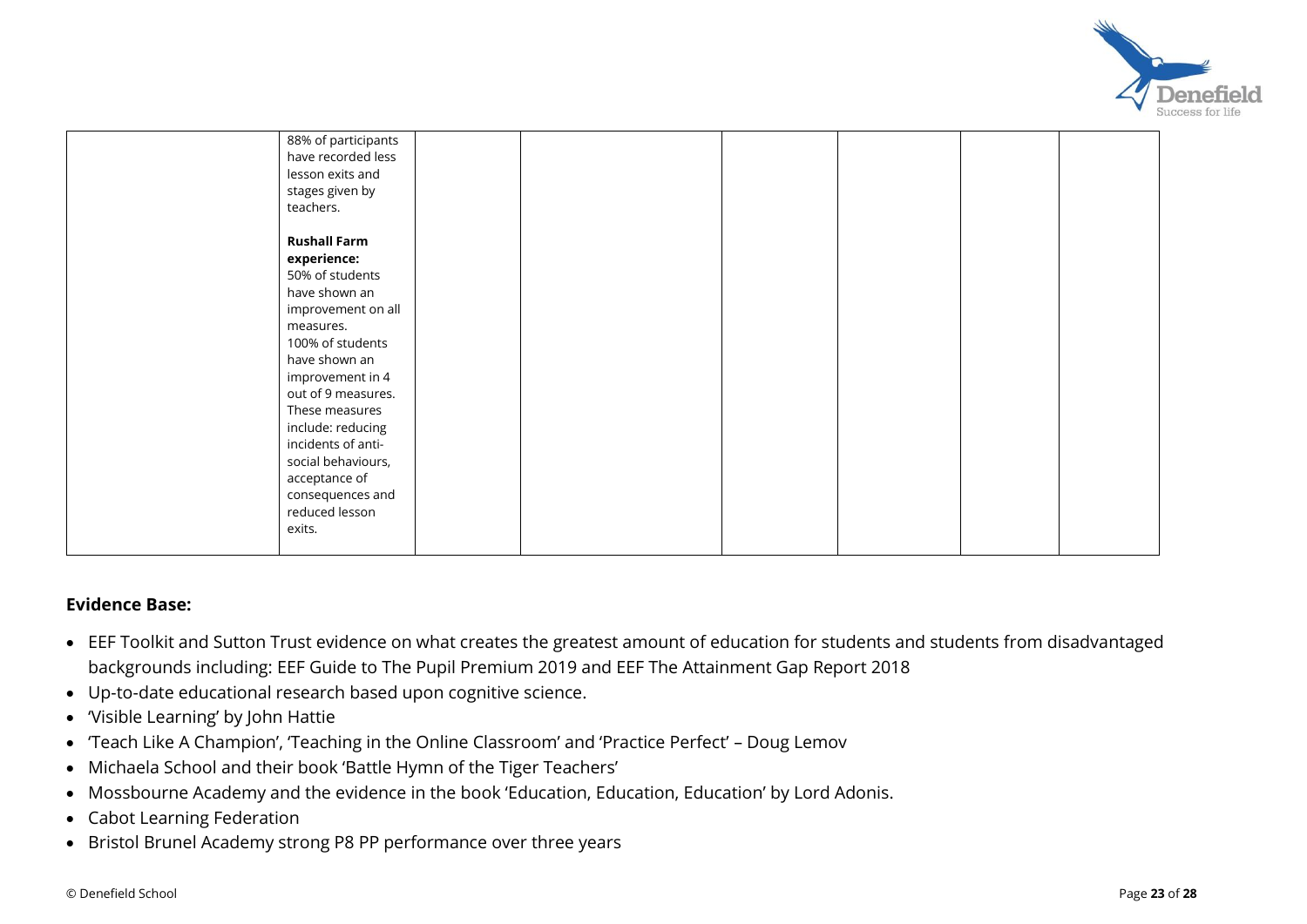

- River Learning Trust PP and Intervention Plans
- Greenshaw Trust MAT
- St. Birinus School, Oxfordshire
- The King's Church of England School, Stoke strong P8 improvements over three years -1 to 0
- Swindon Academy
- Maiden Erleigh School
- ASCL advice and guidance
- 'The Fiction Effect' Jerrim and Moss PISA 2019 Reading Fiction improves students' outcomes.
- Further studies to demonstrate that reading fiction improves students' outcomes: Westbrook et al 2018, Clark and Rumbold 2016/2006 and Sullivan and Brown 2013
- 'Real' Finnish Lessons 2019
- 'Getting Evidence into Education' Edited by Stephen Gorrard 2020

## **Appendices:**

| Number on Roll                                   | 1136                |
|--------------------------------------------------|---------------------|
| Proportion of disadvantaged students             | 14% (159)           |
| Pupil Premium allocation this academic year      | £160,000            |
| Academic year or years covered by this statement | 2020 - 2022         |
| Publish date                                     | Jan 2021 (updated)  |
| Review date                                      | May 2021            |
| Pupil Premium lead                               | Lee Simpson         |
| Trustee lead                                     | Steve Hadfield      |
| Statement authorised by                          | <b>Edwin Towill</b> |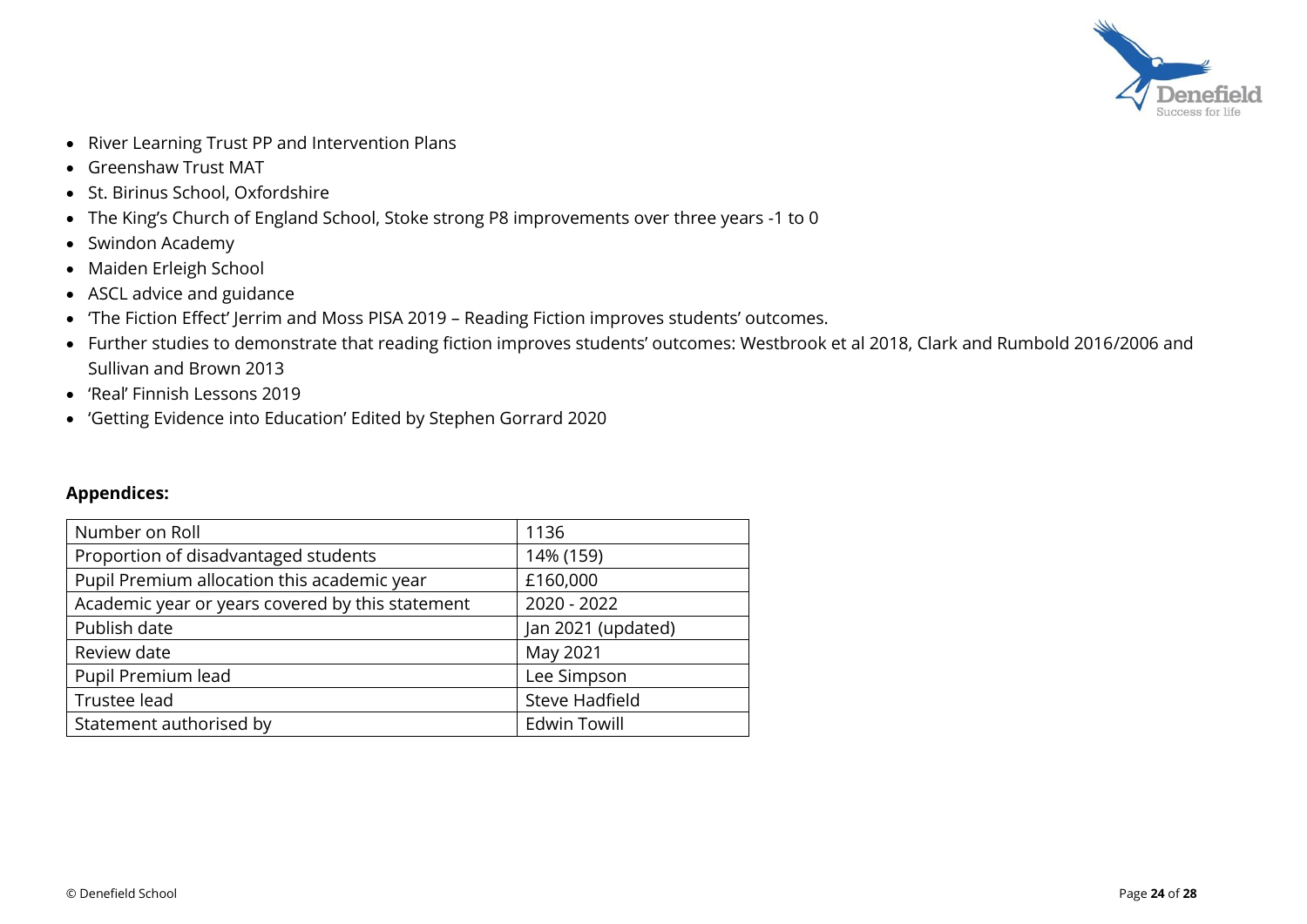

# **Disadvantaged pupil performance results and pupil targets**

|                                |            | 2018 results | 2019 results | 2020 results | Target 2021    |
|--------------------------------|------------|--------------|--------------|--------------|----------------|
| Attendance tbc                 | Disadv     | 90.27        | 91.49        | 90.85        | 96             |
|                                | Non disadv | 94.93        | 94.24        | 94.29        | 96             |
|                                | Gap        | $-4.66$      | $-2.75$      | $-3.44$      | $\overline{0}$ |
| Progress 8                     | Disadv     | $-0.28$      | $-1.14$      | $-0.26$      | $-0.15$        |
|                                | Non disadv | 0.17         | $-0.06$      | 0.46         | 0.1            |
|                                | Gap        | $-0.45$      | $-1.1394$    | $-0.72$      | $-0.25$        |
| <b>Ebacc Entry</b>             | Disadv     | 10           | 8            | 5            | tbc            |
|                                | Non disadv | 72           | 69           | 96           | tbc            |
|                                | Gap        | 62           | 61           | 91           | tbc            |
| Ebacc average points score     | Disadv     | 3.31         | 2.08         | 3.11         | 3.7            |
|                                | Non disadv | 4.46         | 4.11         | 4.78         | 4.2            |
|                                | Gap        | $-1.15$      | $-2.33$      | $-1.67$      | $-0.5$         |
| Attainment 8                   | Disadv     | 39.88        | 28.73        | 38.93        | 40             |
|                                | Non disadv | 51.35        | 47.97        | 54.19        | 48             |
|                                | Gap        | $-11.47$     | $-19.24$     | $-15.26$     | -8             |
| Percentage Grade 5+ in English | Disadv     | 23.5         | 9.1          | 27.3         | 35             |
| and Maths                      | Non disadv | 50           | 42.3         | 58.2         | 50             |
|                                | Gap        | $-26.5$      | $-32.2$      | $-31.1$      | $-15$          |
| Entering education, employment | Disadv     |              |              |              | $99*$          |
| or training tbc                | Non disadv |              |              |              | 99             |
|                                | Gap        |              |              |              | $\mathbf 0$    |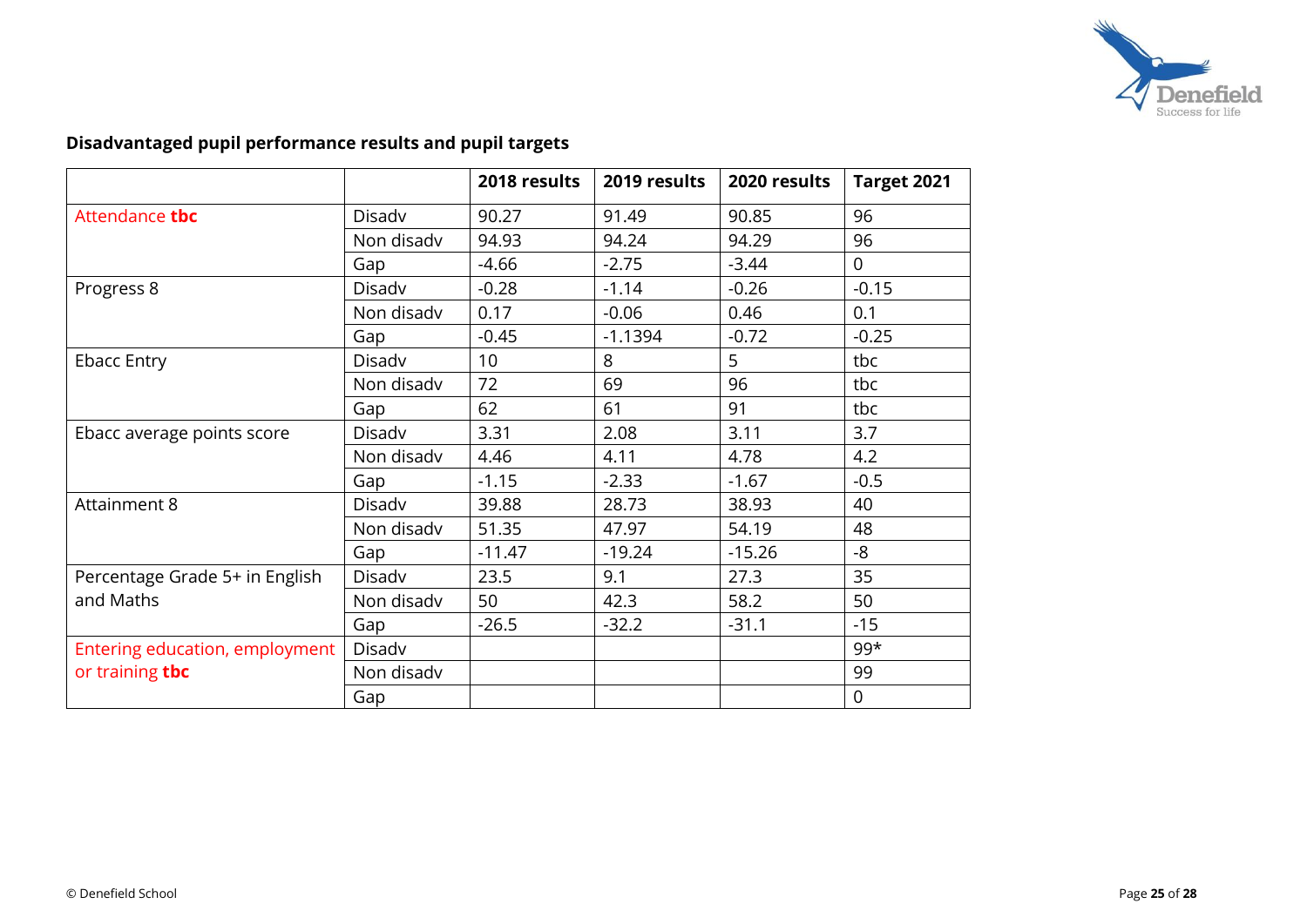

#### **Likely in-school barriers Evidence at Denefield Impact of barrier** Lower prior attainment than non PP  $\vert$  There is a negative differential in CAT scores and KS2 scaled scores for PP students when compared with Non-PP students. On average, this differential is more pronounced in CAT scores than in KS2 scores. Access to the curriculum is more challenging for students with lower levels of prior attainment. This can also translate into lower levels of compliance, motivation and resilience. Lower literacy skills than non PP  $\vert$  There is a negative differential in CAT scores and KS2 scaled scores for PP students when compared with Non-PP students. On average, this differential is more pronounced in CAT scores than in KS2 scores. Access to the curriculum is more challenging for students with lower levels of prior literacy in all subject areas. This can also translate into lower levels of compliance, motivation and resilience. Lower levels of cultural capital There is a negative differential in CAT scores and KS2 scaled scores for PP students when compared with Non-PP students. On average, this differential is more pronounced in CAT scores than in KS2 scores. Access to the curriculum is more challenging for students with lower levels of cultural capital in all subject areas. This can also translate into lower levels of compliance, motivation, resilience, poorer attitude to education and limited awareness of the opportunities that education will provide. Lower levels of concentration or behaviour **AWS/HOL** High percentage of SEND student are categorised as SEMH, including ASD/ADHD and Attachment disorders. Increasing number of cohorts male Students find it more challenging to focus on learning, process instruction, retain knowledge and focus on independent tasks. This will require increased: scaffolding, repetition, deliberate practise, checking back and recall testing. Boys require: motivation, structure, role modelling, repetition and clear boundaries to succeed. Without this, boys have less success.

### **Context: the barriers to learning that Denefield Pupil Premium students face**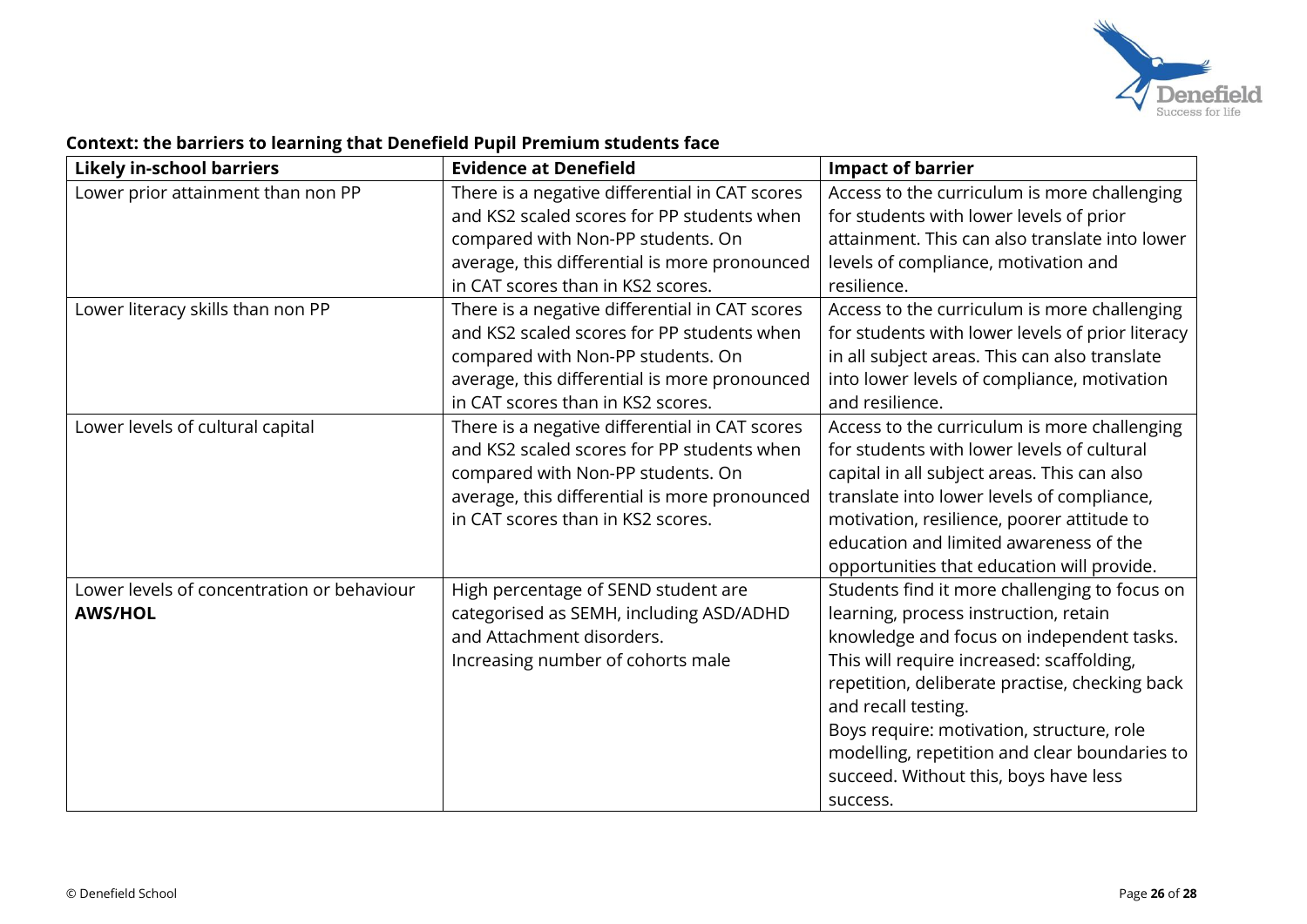

|                                   |                                                  | Less inclined to engage with extended         |
|-----------------------------------|--------------------------------------------------|-----------------------------------------------|
|                                   |                                                  | writing and reading.                          |
| Other HOL                         | External factors may mean students are not       | Some students have significant challenges     |
|                                   | ready to learn when they arrive at school        | accessing learning and the routines of school |
|                                   |                                                  | due to very challenging circumstances in the  |
|                                   |                                                  | home environment.                             |
| <b>Likely external barriers</b>   | <b>Evidence at Denefield</b>                     | <b>Impact of barrier</b>                      |
| Attendance lower than Non-PP AWS  | This is lower than Non-PP and the evidence       | Lack of attendance results in lost learning   |
|                                   | is clear in our attendance for example in T1.    | and a further widening or often already       |
|                                   | PP 90.28% T1 Whole school P93.9%                 | wider gaps in knowledge.                      |
| Exclusions higher than Non-PP AWS | T1 and 2 PP = 15, Whole school = 33              | Lack of attendance results in lost learning   |
|                                   | (including Sixth Form though there are no PP     | and a further widening or often already       |
|                                   | students in Sixth Form)                          | wider gaps in knowledge.                      |
|                                   | Almost 50% of exclusions are from a              |                                               |
|                                   | proportion of the total school cohort that is    |                                               |
|                                   | only 14% of our school.                          |                                               |
| Lower levels of wellbeing HOL     | Fewer opportunities for students to gain         | Due to the lack of cultural capital, extra-   |
|                                   | cultural capital                                 | curricular experiences and limited ability to |
|                                   | Less opportunity for access to positive role     | support from the home - students do not       |
|                                   | models                                           | always have an awareness of the world         |
|                                   | Additional pressures and support provided        | around them and how to effectively interact   |
|                                   | by a student to their family may inhibit ability |                                               |
|                                   | to complete extended learning                    |                                               |
|                                   | Access to activities, such as sport or music,    |                                               |
|                                   | may be reduced                                   |                                               |
| Other AWS/HOL                     | Lower level of parent/carer support of           | Students do not have the support to fill      |
|                                   | education                                        | knowledge gaps and study effectively at       |
|                                   | Lack of aspiration in the family                 | home - gaps widen.                            |
|                                   | Families are less likely to be able provide      | Students may feel that learning is harder for |
|                                   | resources for learning                           | them as they do not have resources, support   |
|                                   |                                                  | or an environment to help them thrive -       |